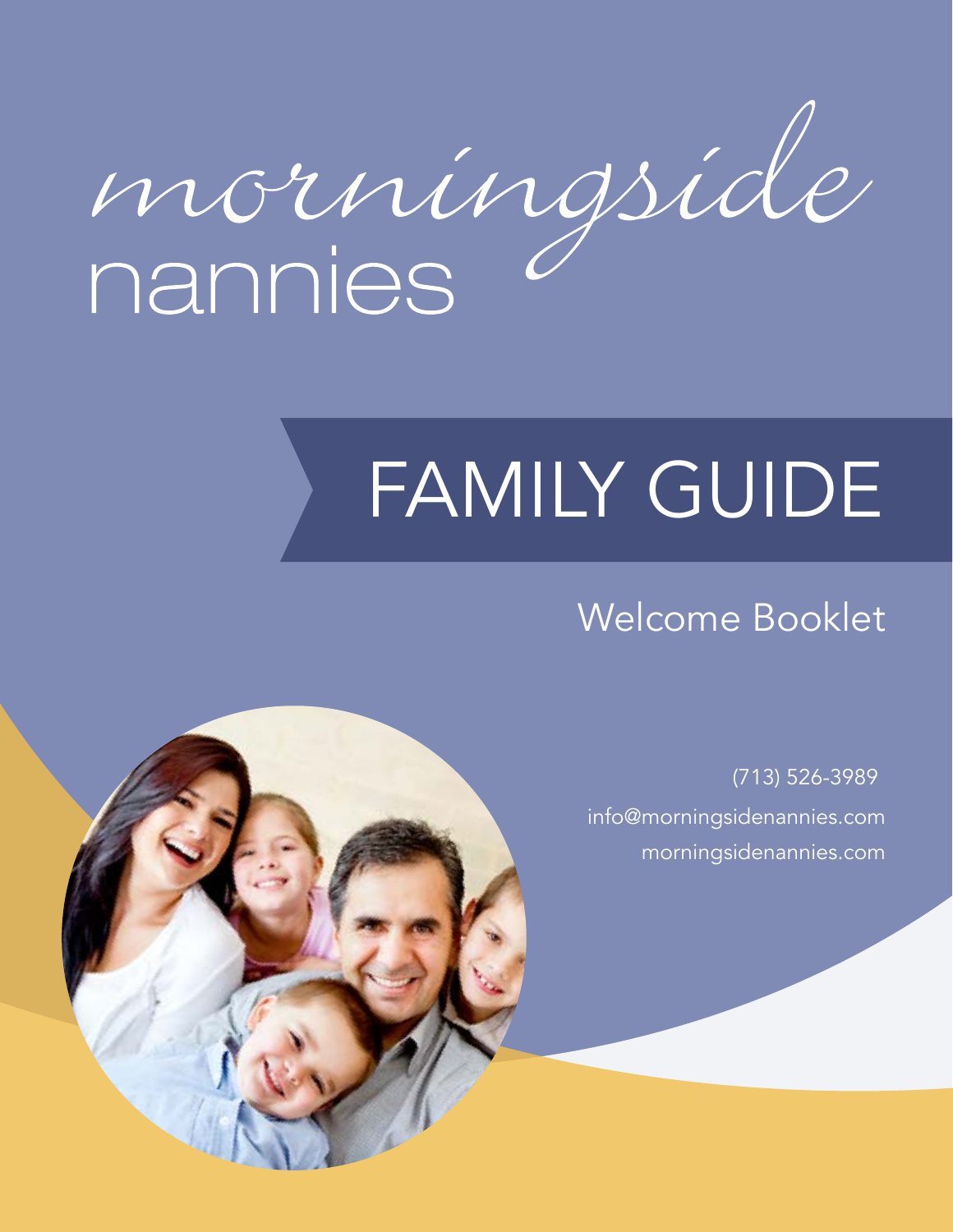# TABLE OF CONTENTS

| <b>Welcome Letter</b>           | Pages 3-5   |
|---------------------------------|-------------|
| <b>Our Process</b>              | Page 6      |
| <b>Family Registration Form</b> | Pages 7-10  |
| <b>Client Service Agreement</b> | Page 11-13  |
| Fee Schedule                    | Page 14     |
| <b>Interview Questions</b>      | Pages 15-16 |
| <b>Nanny Family Agreement</b>   | Pages 17-25 |
| Tax & Legal Tips                | Pages 26-27 |
| Information for New Employers   | Pages 28-30 |
| <b>Medical Release Form</b>     | Page 31     |
| Back-Up Care / Sitter Service   | Page 32     |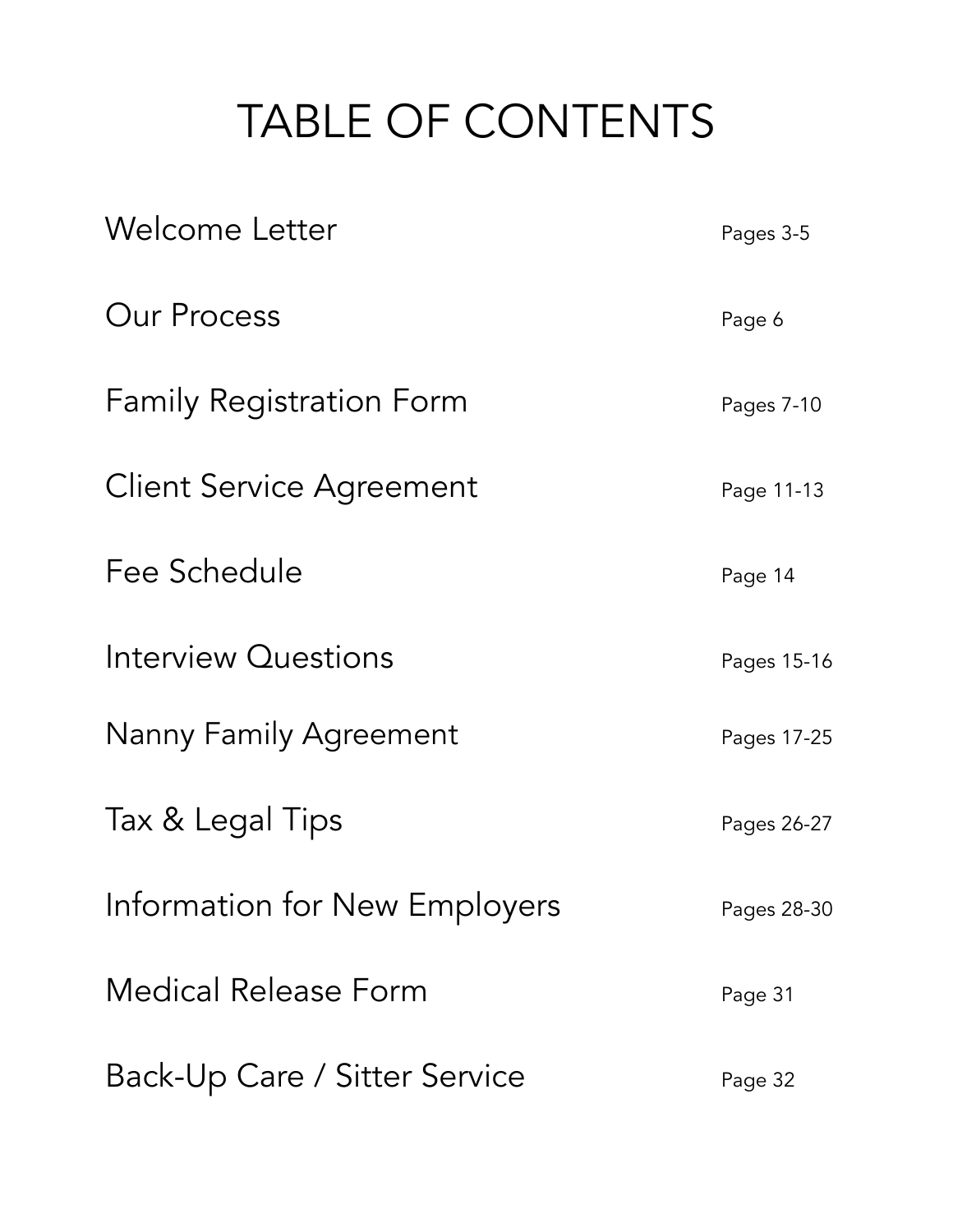# WELCOME LETTER

All children in childcare deserve to have a caring, warm and responsive caregiver who provides a loving and nurturing environment.

Since 1992, Morningside Nannies has been helping Houston-based families find compassionate caregivers who strive to provide the highest quality, personalized and attentive in-home childcare.

Morningside Nannies represents only the most qualified, experienced and well-referenced nannies, and excels at matching the right nannies with the right families.

Why Nanny Care?

# CONSISTENT CARE

When children receive one-on-one care, the interactions they have with a trusted caregiver helps give them the sense of self-worth and security needed to confidently explore their world and how they fit into it. When a child develops a healthy relationship with a consistent caregiver, it helps to create a stress-free environment where the child thrives.

How children function as they grow into adulthood hinges on the experiences they have during the first few years of their lives. If children are raised by caring and attentive adults and are in a safe, stable and predictable environment, experts tell us that they are more likely to do better in school and in other crucial areas of life.

Brain development during the first years of a child's life is very rapid and is vulnerable to environmental influence. During the formative years, both positive and negative influences may have a lifelong effect on children.

# CUSTOMIZED CARE

A nanny is hired by parents to provide customized, personalized and attentive care to the couple's children in the family's private home. Nannies meet the physical, emotional, social and intellectual needs of the children in their care.

Nannies do more than entertain the children; they engage them by providing age-appropriate activities to enjoy together. On a typical day with his nanny, your child may enjoy a walk to the park, a play date with a group of similarly aged friends, a nutritious lunch, a few stories and a restful afternoon nap. These types of intentional interactions increase language and social skills, provide an opportunity for children to safely explore their environments and build the foundation for self-discipline.

Unlike in a daycare setting, where caregivers must focus on all the needs of all the children, a nanny is only concerned with your children. Since nannies care for children in their own homes, they aren't exposed to the myriad of germs and infectious diseases found in daycare settings, which means fewer trips to the doctor's office and fewer prescriptions of antibiotics.

# CONVENIENT CARE

Since a nanny is your employee, you establish the framework for your employment relationship. Not only do you get to handpick your child's caregiver, you set the hours, the salary package and the standards of care you wish upheld. Unlike in a daycare center, where your child has to adapt to the rules and regimens of the program, you can work with your nanny to establish the care environment and daily schedule that best meets your child's needs.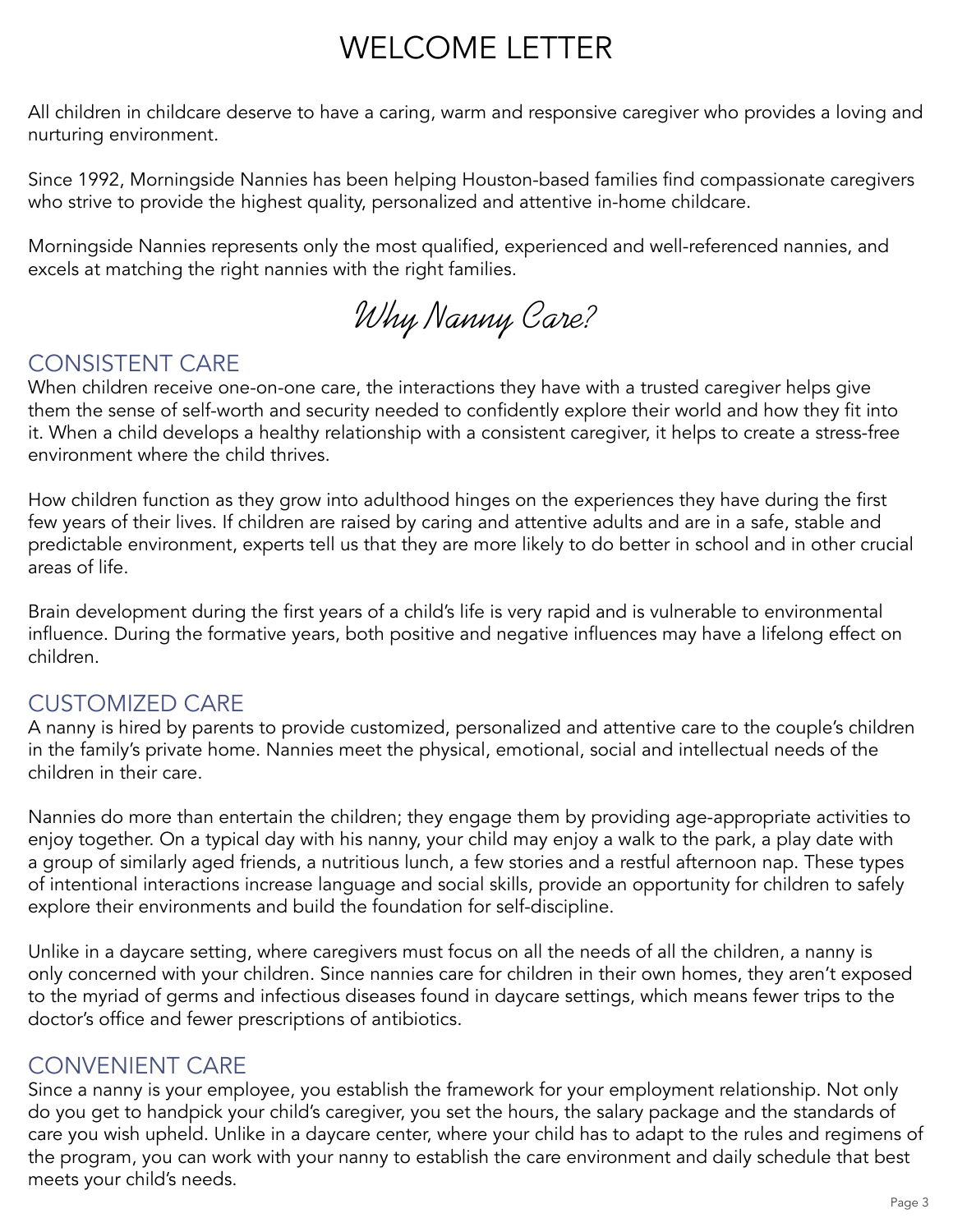Having to get yourself out of the house on time can be a battle, never mind having to get the children up, ready and out the door for daycare. Since your nanny comes to your home, she can arrive well before you need to leave for work, allowing you and your children to get ready and enjoy a stress-free start to the day.

And if you're running a few minutes late, there is no need to pay your nanny an astronomical per minute late fee – a simple phone call stating that you are on your way will due. Nannies understand that flexibility on the job is required.

While daycares have strict requirements regarding sending mildly ill children to their centers, nannies are accustomed to caring for mildly ill children, which means you don't have to worry about finding back-up care or calling out of work sick.

And speaking of sickness, while children cared for by nannies have many social opportunities, nannies can limit a child's exposure to sick children, therefore limiting his germ exposure. A child cared for by a nanny at home will get sick less often than a child who is cared for by a variety of teachers at a daycare center. Unlike at daycare centers, where children are at constant risk of being exposed to illnesses carried by the other children they are around, a nanny can limit the child's exposure to sick children, which will reduce the likelihood of him getting sick.

# COST EFFECTIVE CARE

While some parents write-off hiring a nanny, believing it's an option that isn't affordable, the truth is when parents have more than one child requiring childcare or work untraditional hours, nanny care can be more cost-effective than daycare. In addition to not having to pay premiums and fees for early and late care, parents pay per family, not per slot.

Parents who pay their nannies legally and in compliance with tax laws are also eligible for significant tax savings and credits. Parents who have access to Dependent Care Accounts through their employers can also qualify for substantial childcare savings.

Not every nanny is the right nanny for every family. Morningside Nannies excels at helping nannies and families find the right employment match. Contact a placement specialist directly at (713) 526-3989 to begin your childcare search today.

# OUR CAREGIVER SCREENING PROCESS

Since 1992, Morningside Nannies has helped Houston-area families find prescreened, qualified nannies to meet their family's childcare needs.

Morningside Nannies only represents the most qualified, experienced and well-referenced nannies.

All of our childcare providers at a minimum must:

- Have come into our office to complete an application and have an in-person interview
- Have at least two years of recent childcare work experience
- Have verifiable, professional childcare references
- Be legally able to accept employment in the United States
- Be able to read, write and speak English fluently
- Have a valid driver's license with a good driving record and current auto insurance
- Have access to a vehicle to be used for the transportation of children
- Have had a background check
- Be a non-smoker
- Be at least 19 years old
- Have a high school diploma, GED or formal education in child related studies
- Have current CPR/First Aid certification or be willing to obtain it prior to a job start date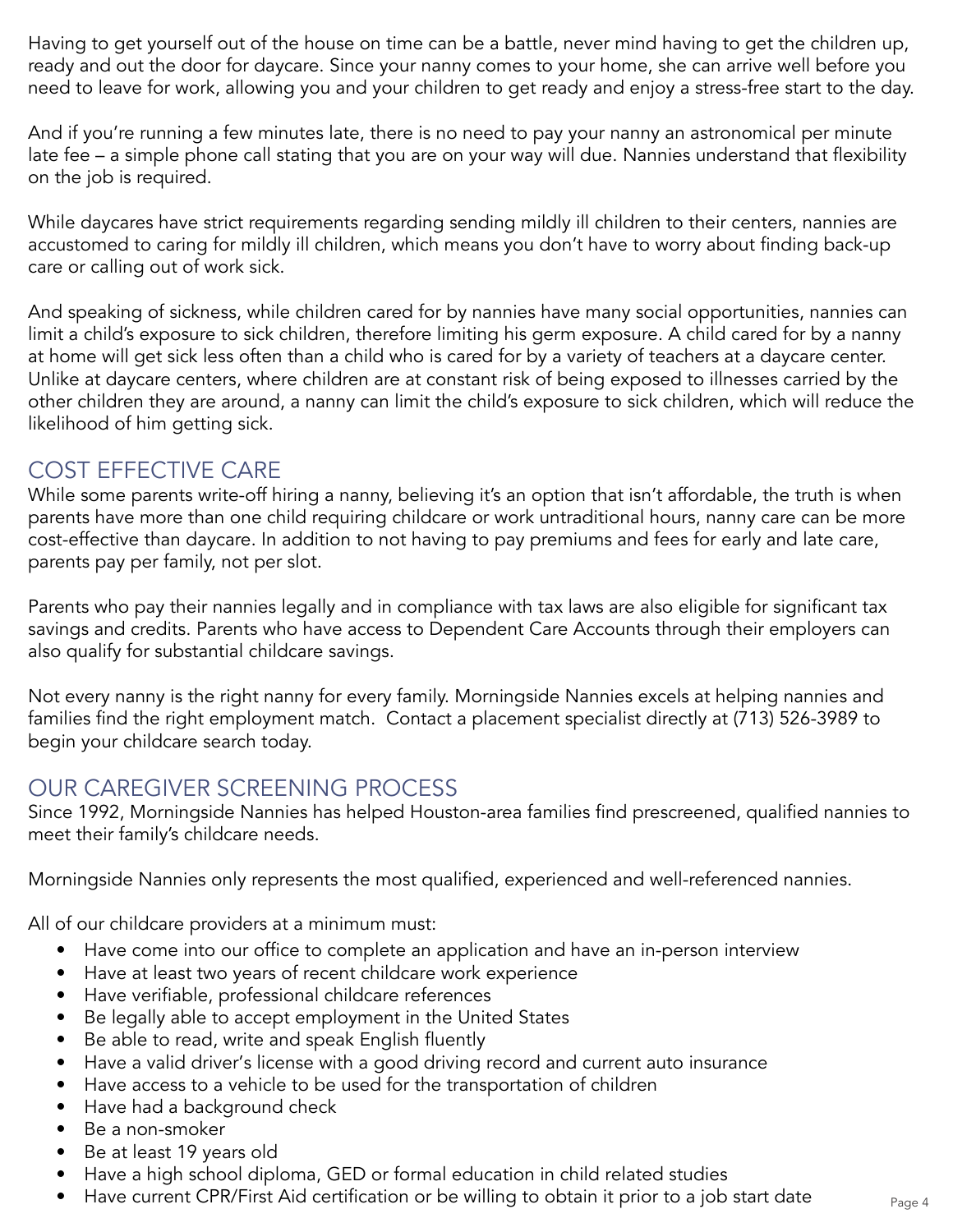To be eligible for placement, all caregivers must:

# COMPLETE A WRITTEN APPLICATION

With a completed application, we learn about a candidate's education, childcare training, volunteer experience, health, family history, personality, outside interests and skills.

# PROVIDE A DETAILED WORK HISTORY

From a candidate's work history, we discover previous employers' names, phone numbers and occupations, as well as details about the position the nanny held. The nanny's responsibilities, dates of employment, ages of the children cared for and the reason the position ended will also be gleaned from gathering work history information.

# HAVE A PERSONAL INTERVIEW

From our personal interview of the candidate, we are able to assess the nanny's level of professionalism, personality and experience.

# COMPLETE SAFETY, KNOWLEDGE AND PERSONALITY ASSESSMENTS

With our safety and knowledge assessment, we learn the nanny candidate's level of literacy, childcare skills, knowledge of child development and first aid competency. With our personality assessment we learn each candidate's strengths and which type of management style and work environment suits the candidate best.

# PROVIDE DOCUMENTATION

With copies of the identifying documents on file, we have vital information about the candidates we represent.

# SUBMIT TO A BACKGROUND CHECK

We access criminal convictions, arrests, sexual offender registries, department of corrections and traffic and administrative court records from across the United States. We also check criminal records at the appropriate county level.

We confirm each candidate's identity with an Identity Verification Report. We use the name, address, date of birth and Social Security Number supplied by the candidate to verify the accuracy of the information provided and to identify potential fraud. With this report, the results of a Social Security Trace and National Fugitive Search are included.

We also learn about a candidate's driving history through a motor vehicle record search.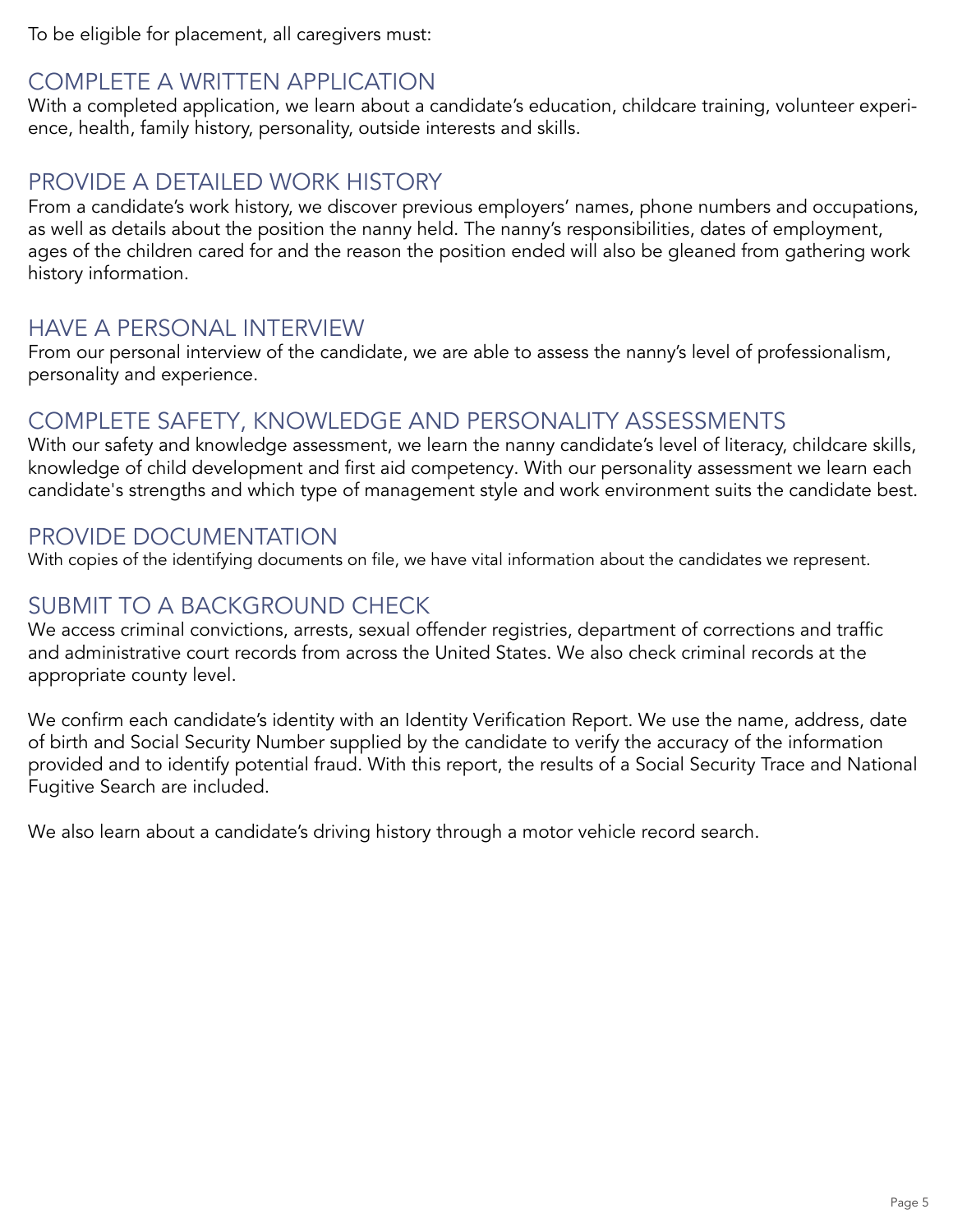# OUR PLACEMENT PROCESS

Step 1

# REGISTRATION

Once you're ready to begin your caregiver search, your first step is to register with Morningside Nannies. Once you are registered with our agency, we begin the process of helping you find the right caregiver for your family.

Step 2

### INTERVIEW

Once you've registered, a placement specialist will contact you to learn more about your family and your childcare needs. Our placement specialist will ask you lots of questions to help develop an accurate job description and help to identify the qualities your ideal candidate should possess.

# Step 3

# CANDIDATE REVIEW

Once your placement specialist has a good understanding of your family's caregiving needs, the characteristics of your ideal candidate and your job description, she will present you with caregiver profiles of prequalified and prescreened candidates for your consideration. These profiles are delivered via PDF files straight to your e-mail inbox.

# Step 4

# CANDIDATE INTERVIEWS

Once you've had a chance to review caregiver profiles, our placement specialist will ask for feedback on those candidates that she has presented. She'll arrange telephone and in person interviews with those caregivers you are interested in learning more about.



# Step 5

### JOB OFFER

Once you've found a candidate you wish to hire, notify your placement specialist and present your candidate with a job offer. Your placement specialist will complete the final portion of the candidate's background screening, present you with her complete file and the agency's placement fee will be collected.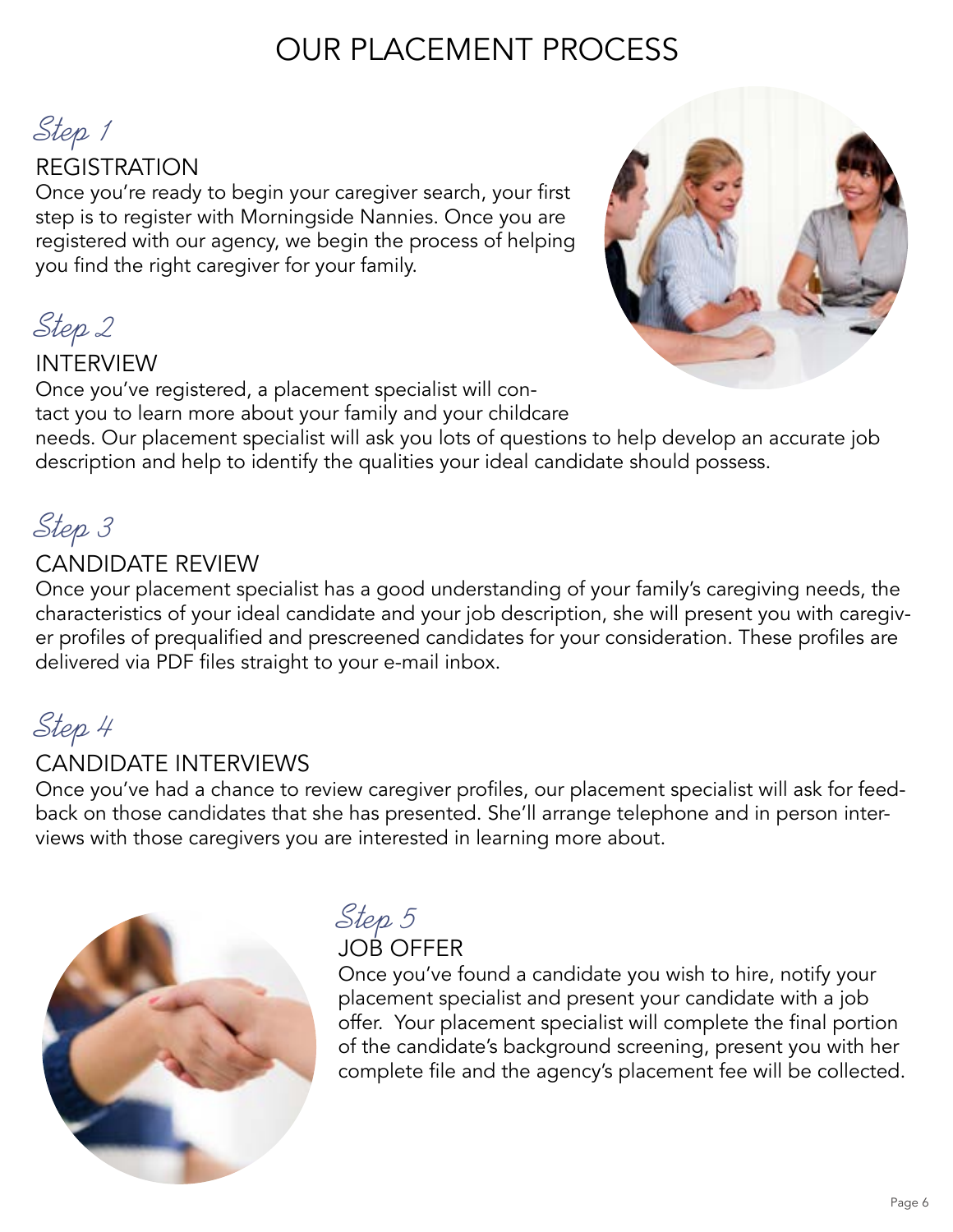

Morningside Nannies

(713) 526-3989 morningsidenannies.com info@morningsidenannies.com

FAMILY REGISTRATION FORM

Thank you for trusting Morningside Nannies to assist you in meeting your childcare and homecare needs. After reviewing your completed registration form, a placement specialist will begin your search. You can also feel free to contact a placement specialist directly any time Monday through Friday between 8:30 AM and 5:00 PM by calling (713) 526-3989. Register Online at MorningsideNannies.com.

Desired Start Date: Today's Date:

| PRIMARY PARENTAL CONTACT  |                                       |        |  |           |                                       |        |                                       |
|---------------------------|---------------------------------------|--------|--|-----------|---------------------------------------|--------|---------------------------------------|
| First Name:               |                                       |        |  |           | Last Name:                            |        |                                       |
| <b>Street Address:</b>    |                                       |        |  |           |                                       |        |                                       |
| City:                     |                                       | State: |  | Zip Code: |                                       | Email: |                                       |
| Home:                     | preferred<br>number<br>to call $\Box$ | Cell:  |  |           | preferred<br>number<br>to call $\Box$ | Work:  | preferred<br>number<br>to call $\Box$ |
| Secondary Parent Contact: |                                       |        |  |           |                                       | Phone: |                                       |

### YOUR CHILDREN OR FAMILY MEMBERS NEEDING CARE

| <b>NAME</b> | <b>GENDER</b>                   | <b>DATE OF BIRTH</b> |
|-------------|---------------------------------|----------------------|
|             | Male $\square$ Female $\square$ |                      |
|             | Male $\square$ Female $\square$ |                      |
|             | Male $\square$ Female $\square$ |                      |
|             | Male $\square$ Female $\square$ |                      |

Please share any special care needs or concerns: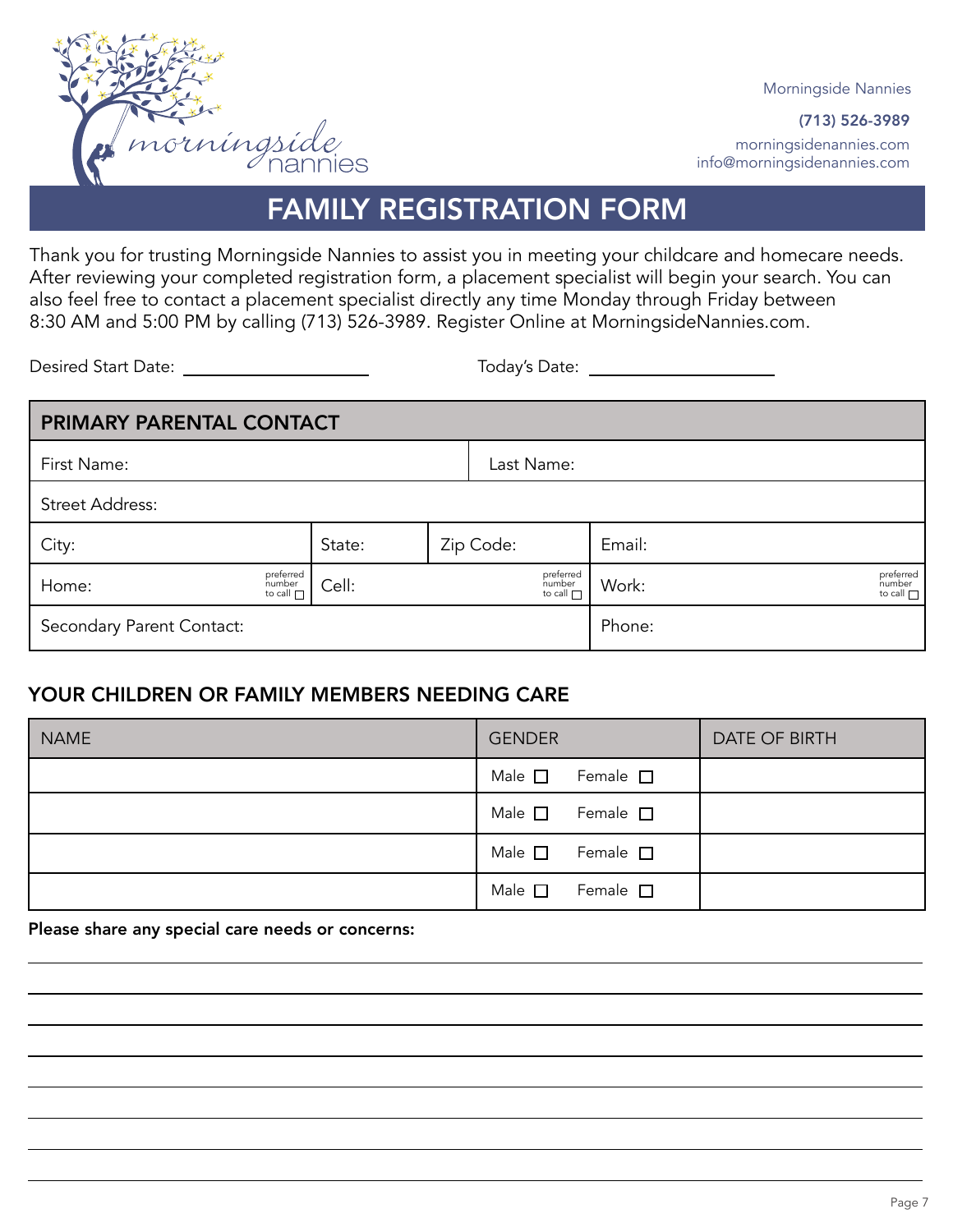# FAMILY CARE NEEDS

| Type of Employment        |                                                                                                     |                                                                                                     |
|---------------------------|-----------------------------------------------------------------------------------------------------|-----------------------------------------------------------------------------------------------------|
| Full-time                 | Part-time                                                                                           | Undecided                                                                                           |
| Length of Employment      |                                                                                                     |                                                                                                     |
| Permanent                 | Temporary                                                                                           | Backup Care - On Call                                                                               |
| Type of Provider          |                                                                                                     |                                                                                                     |
| Live-In                   | Live-Out                                                                                            | Either                                                                                              |
|                           | Live-In Accommodations (if applicable):<br>At minimum, live-in nannies must have a private bedroom. | Please check the accommodations that best describe the accommodations your live-in nanny will have. |
| Private Bedroom           |                                                                                                     | Private Bathroom<br>Private Entrance                                                                |
| <b>Basement Apartment</b> |                                                                                                     | In-law Apartment                                                                                    |
| <b>Weekly Schedule</b>    | <b>Start Time:</b>                                                                                  | End Time:                                                                                           |
| <b>MONDAY</b>             |                                                                                                     |                                                                                                     |
| <b>TUESDAY</b>            |                                                                                                     |                                                                                                     |
| WEDNESDAY                 |                                                                                                     |                                                                                                     |
| <b>THURSDAY</b>           |                                                                                                     |                                                                                                     |
| <b>FRIDAY</b>             |                                                                                                     |                                                                                                     |
| <b>SATURDAY</b>           |                                                                                                     |                                                                                                     |
| <b>SUNDAY</b>             |                                                                                                     |                                                                                                     |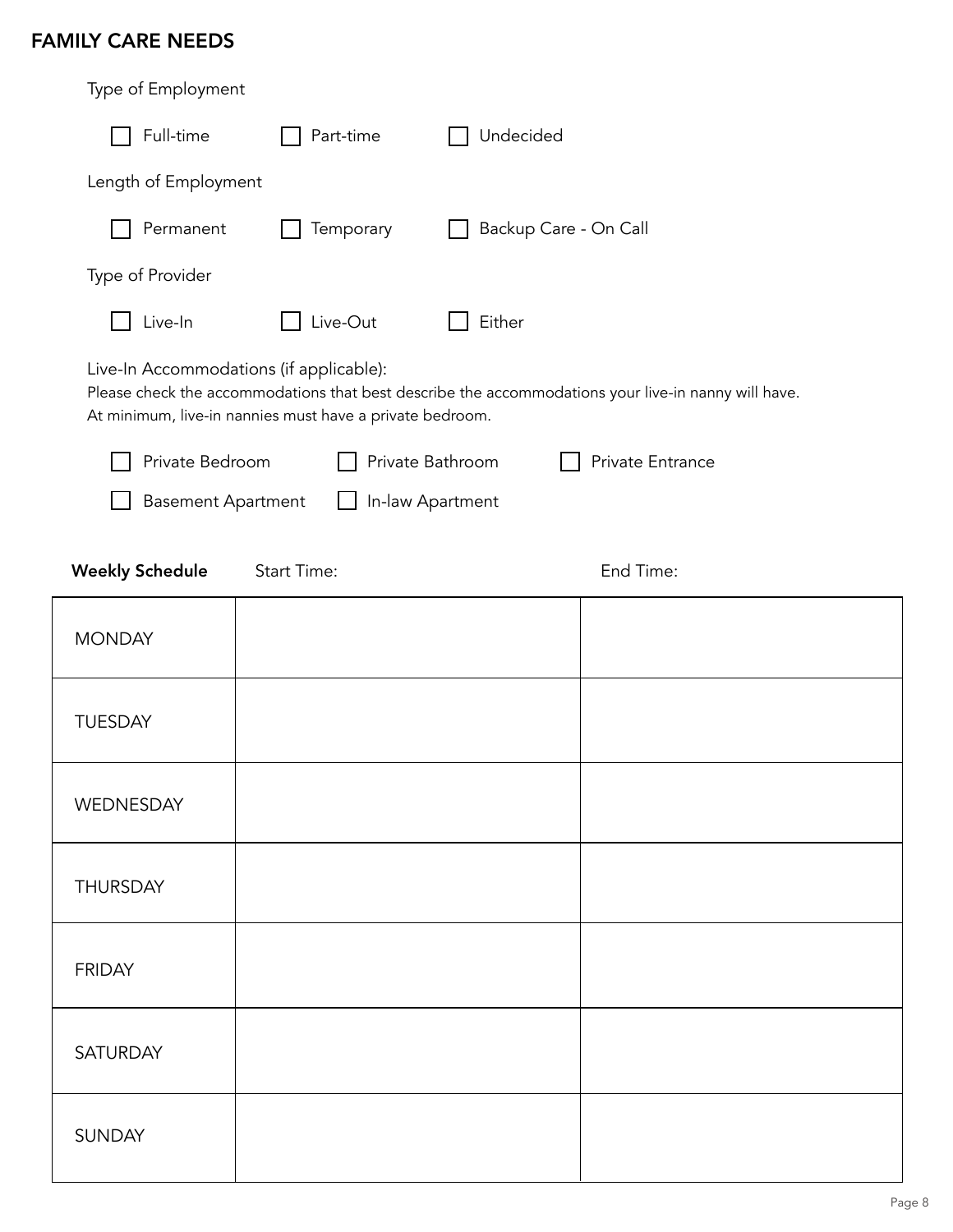#### Will the nanny have non-childcare related housekeeping responsibilities?

| c<br>. . |
|----------|
|          |

T No

Nannies are typically responsible for all tasks related to providing childcare including doing the children's laundry, cleaning up after meal preparation and keeping the children's areas neat, clean and organized.

| If yes, non-child care or senior care housekeeping duties include: |           |                                                                                                                                                                                                                                |                                                                                                                                                                                                                                                                    |
|--------------------------------------------------------------------|-----------|--------------------------------------------------------------------------------------------------------------------------------------------------------------------------------------------------------------------------------|--------------------------------------------------------------------------------------------------------------------------------------------------------------------------------------------------------------------------------------------------------------------|
| $\Box$ Family Laundry                                              |           | Family Meal Preparation                                                                                                                                                                                                        | □ Pet Care                                                                                                                                                                                                                                                         |
|                                                                    |           | Complete House Cleaning (bathrooms, floors, bedrooms, etc.)                                                                                                                                                                    |                                                                                                                                                                                                                                                                    |
|                                                                    |           | Other contracts and contracts of the contracts of the contracts of the contracts of the contracts of the contracts of the contracts of the contracts of the contracts of the contracts of the contracts of the contracts of th |                                                                                                                                                                                                                                                                    |
| Will your nanny have the following responsibilities?               |           |                                                                                                                                                                                                                                |                                                                                                                                                                                                                                                                    |
|                                                                    |           | Driving the Children □ □ □ Helping with Homework                                                                                                                                                                               |                                                                                                                                                                                                                                                                    |
|                                                                    |           | Swimming with the Children $\Box$ Traveling with the Family                                                                                                                                                                    |                                                                                                                                                                                                                                                                    |
| Does your home have a pool?                                        |           |                                                                                                                                                                                                                                |                                                                                                                                                                                                                                                                    |
| Yes                                                                | No        |                                                                                                                                                                                                                                |                                                                                                                                                                                                                                                                    |
| Will you provide a car for your nanny's on duty use?               |           |                                                                                                                                                                                                                                |                                                                                                                                                                                                                                                                    |
| $\blacksquare$ Yes                                                 | $\Box$ No |                                                                                                                                                                                                                                |                                                                                                                                                                                                                                                                    |
|                                                                    |           | using your vehicle, be sure to add her to your policy as an additional driver.                                                                                                                                                 | If your nanny will be using her own vehicle to transport the children confirm her insurance policy allows for transporting children<br>for work and she should be reimbursed for mileage in accordance with the IRS standard mileage reimbursement rate. If she is |
|                                                                    |           | Please provide the names of those who live in your home and their relation to the children:                                                                                                                                    |                                                                                                                                                                                                                                                                    |
|                                                                    |           |                                                                                                                                                                                                                                |                                                                                                                                                                                                                                                                    |
|                                                                    |           |                                                                                                                                                                                                                                |                                                                                                                                                                                                                                                                    |
| What is the gross salary range for your position (before taxes)?   |           |                                                                                                                                                                                                                                |                                                                                                                                                                                                                                                                    |
| Gross Hourly Minimum<br>\$                                         |           | Gross Hourly Maximum<br>\$                                                                                                                                                                                                     |                                                                                                                                                                                                                                                                    |
| Gross Weekly Minimum                                               |           | Gross Weekly Maximum                                                                                                                                                                                                           |                                                                                                                                                                                                                                                                    |
| \$<br><u>and the state</u>                                         |           | \$<br><u>and a strong strong to</u>                                                                                                                                                                                            |                                                                                                                                                                                                                                                                    |
|                                                                    |           | Are there any special circumstances the employee should be aware of?                                                                                                                                                           |                                                                                                                                                                                                                                                                    |
|                                                                    |           |                                                                                                                                                                                                                                |                                                                                                                                                                                                                                                                    |
|                                                                    |           |                                                                                                                                                                                                                                |                                                                                                                                                                                                                                                                    |

Please include any lifestyle, religious and dietary preferences or practices the nanny should be aware of. Please also include any family medical, health issues or allergies and if the parents are separated or divorced.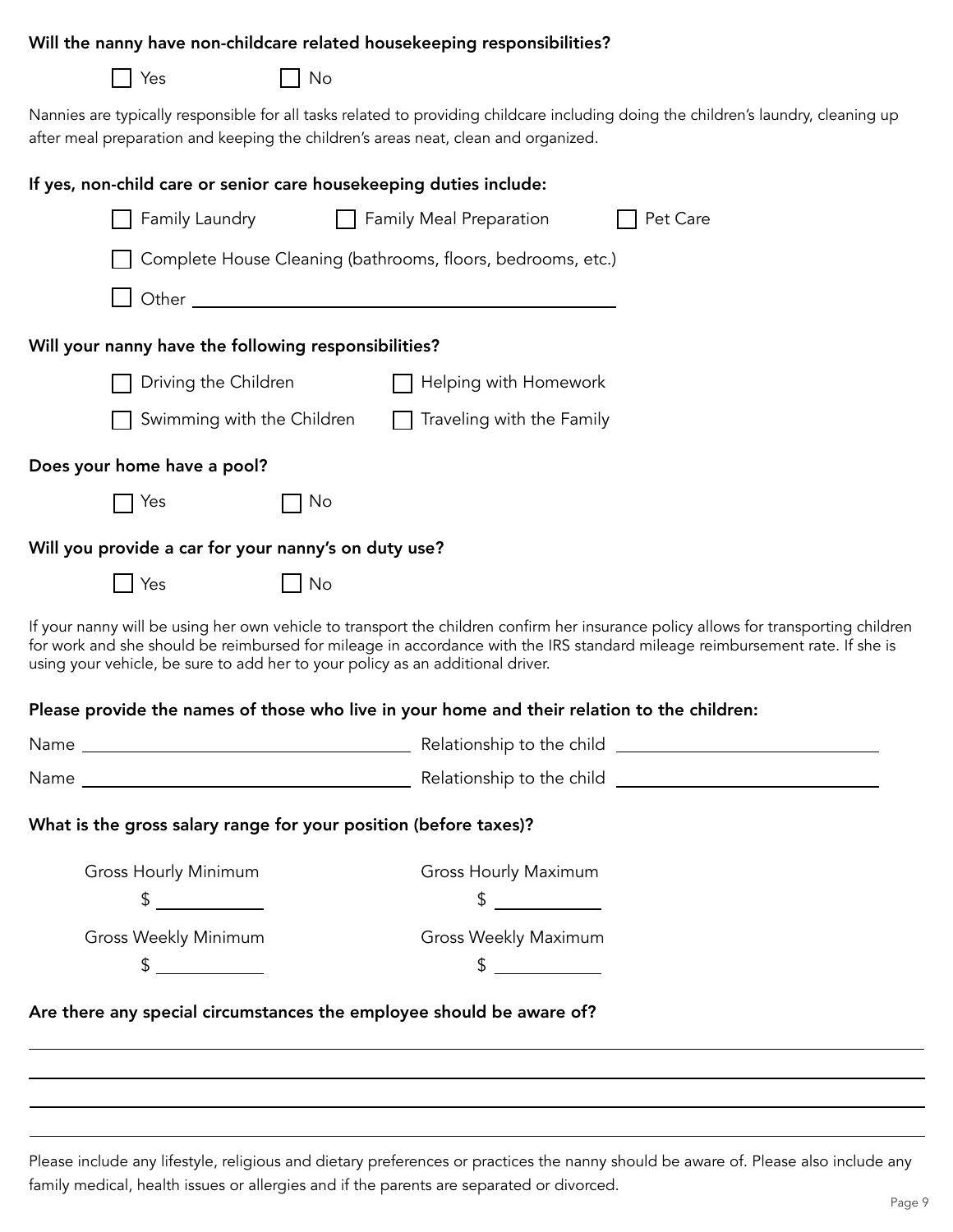#### How many weeks of paid vacation will you provide each year?

 $\Box$  1 week  $\Box$  2 weeks  $\Box$  3 or more weeks  $\Box$  No paid vacation

Full-time nannies are paid 52 per weeks per year and typically receive two weeks of paid vacation. If two weeks are provided, one is typically at the nanny's discretion and one at the family's. If the family opts to travel without the nanny, she should be paid her normal rate.

#### What additional benefits, if any, will you provide?



Full Health Insurance

**Paid Sick Days** 

**Paid Personal Days** 

**Paid Professional Development Days** 

Please indicate which additional benefits you wish to provide your employee. While you are not required to offer benefits by law, a competitive benefits package helps attract and retain qualified providers.

#### I understand I am legally required to deduct FUTA/FICA payroll taxes and agree to do so.

 $\Box$  Yes  $\Box$  No

The IRS has ruled that nannies are not independent contractors and are employees of the families for whom they work. All nannies are required to be paid at least minimum wage for every hour worked. Live-out nannies are also entitled to overtime for all hours worked over 40 in a 7-day period.

#### CLIENT AND MORNINGSIDE NANNIES SERVICE AGREEMENT

Morningside Nannies Client Service Agreement



I Agree to the Morningside Nannies Client Service Agreement

Please review the agreement attached. By signing below you agree you accept both our GENERAL TERMS AND CONDITIONS FOR PLACEMENT SERVICES and CREDIT CARD USAGE TERMS AND CONDITIONS.

| Signature                                                                                                                                                                                                                      | <b>Print Name</b> | Date |
|--------------------------------------------------------------------------------------------------------------------------------------------------------------------------------------------------------------------------------|-------------------|------|
| <b>Morningside Nannies Registration Fee: \$100.00</b><br>Please charge my search and referral fee to (click to check card type)                                                                                                |                   |      |
| <b>AMEX</b><br>VISA<br>DISC VER AND                                                                                                                                                                                            |                   |      |
|                                                                                                                                                                                                                                |                   |      |
|                                                                                                                                                                                                                                |                   |      |
| Cardholder Name: The Card of the Card of the Card of the Card of the Card of the Card of the Card of the Card of the Card of the Card of the Card of the Card of the Card of the Card of the Card of the Card of the Card of t |                   |      |
| Billing Address for the Credit Card Above                                                                                                                                                                                      |                   |      |
|                                                                                                                                                                                                                                |                   |      |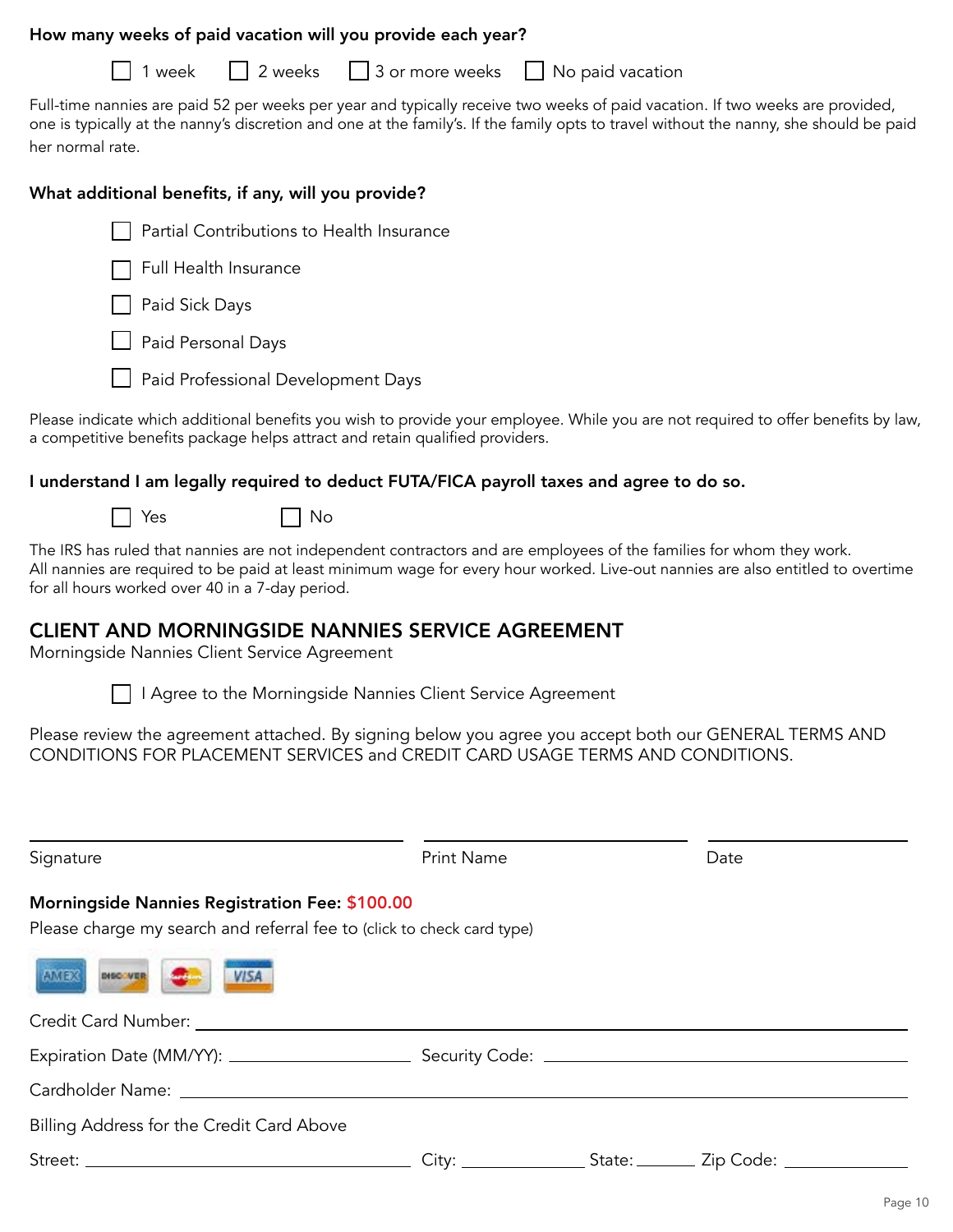#### Client Service Agreement

"Agreement").

1. Services: Client desires to hire an employee ("Candidate") to provide childcare, eldercare, housekeeping or other domestic services. MN is a referral agency and will make reasonable efforts according to applicable law to refer Candidates to Client. However, Client understands and agrees that employing a Candidate is ultimately Client's decision, and that signing up with or paying MN does not guarantee that MN will find a suitable Candidate for Client.

2. Client Is Candidate's Employer: MN is not a party to any agreement made between Client and a Candidate. Client understands and agrees that the Candidate's work schedule, compensation, and the method, manner and means of employment, and any other terms and conditions of employment, will be determined by Client and the Candidate. MN will not be responsible for the Candidate's direction, supervision, control or compensation, and MN is not the Candidate's employer or co-employer with Client. Rather, Client will be solely responsible for the Candidate's direction, supervision, control and compensation, and Client understands and agrees that Client is the Candidate's employer. Accordingly, Client understands and agrees that Client will be responsible for all employer related taxes, withholdings, worker's compensation insurance, obligations and requirements according to applicable law.

3. Confidential Information: Client understands and agrees that, to the maximum extent allowed by law, all information and materials about Candidates are to be kept strictly confidential, are the property of MN, and are to be used only in conjunction with MN's referral services. If Client provides Candidate information to another party and the other party hires or otherwise engages the Candidate without compensating MN its full fees, Client will be responsible for paying MN's full fees as stated in this Agreement as if MN had placed the Candidate with a client.

4. Fee Schedule: Client agrees to pay MN a non-refundable \$100 Search Fee to begin the placement process. Additionally, in the event Client employs or otherwise engages the services of a Candidate referred or introduced by MN to Client, at any time from within one year of the date of MN's referral or introduction of the Candidate to Client, for any position even if not for the position originally sought by Client, Client agrees to pay MN six weeks of the Candidate's Total Gross Annual Compensation as a Referral Fee with a minimum fee of \$1,000.

"Total Gross Annual Compensation" includes all compensation in whatever form, including but not limited to hourly wages, salary, bonuses, and the value of insurance and room and board, received by the Candidate from Client during the Candidate's first year of employment with Client. Total Gross Annual Compensation is calculated by multiplying the Candidate's weekly compensation by 52, or monthly compensation multiplied by 12, regardless of the duration of employment. Client agrees to provide MN with the Candidate's start date and to accurately report all of the Candidate's Total Gross Annual Compensation to MN. If the Candidate's compensation increases during the first year of the placement, Client agrees to inform and pay MN for any additional compensation according to the terms of this Agreement.

Client agrees to pay MN a Referral Fee for each Candidate Client employs or otherwise engages. Client agrees to pay MN all fees owed pursuant to this Agreement as soon as a Candidate referred by MN accepts an offer of employment or other engagement from Client, and in any case by no later than 24 hours before the Candidate's first day of work for Client. Client understands and agrees that Client's hiring or other engagement of a Candidate referred by MN will constitute Client's acceptance of the terms and conditions of this Agreement even if Client does not return this executed Agreement to MN.

Except as otherwise stated in this Agreement, all fees are non-refundable, earned in full, and due and payable according to the terms of this Agreement. If any fees or portions thereof are not paid when due, MN will charge interest on the unpaid amount of the fee. Interest will be calculated by multiplying the unpaid balance by the periodic rate of .5% per month (SIX PERCENT [6%] ANNUAL PERCENTAGE RATE). The unpaid balance will bear interest until paid. If Client's account is turned over to an agency or other person or entity for collection, all fees and interest, including but not limited to attorney's fees and costs, incurred relating to the collection activity will be added to Client's original balance, become payable to MN according to the terms of this Agreement, and Client agrees to pay MN all such fees, costs, and interest. Finally, Client agrees to pay MN any charge MN incurs if Client's check or other payment is returned or refused for any reason.

Client agrees to provide MN with a valid credit card number, expiration date, security code and other information; understands and agrees that MN shall charge Client's credit card for all fees and charges owed to MN if Client fails to pay all fees and charges in a timely manner according to the terms of this Agreement; hereby irrevocably authorizes MN to place charges on said account in accordance with this Agreement; and agrees to pay all such charges and fees billed to Client's credit card according to the terms of this Agreement. Client will immediately give MN new credit card information and an authorization for the new credit card(s) should Client cancel the credit card or should Client's ability to use the credit card cease for any reason.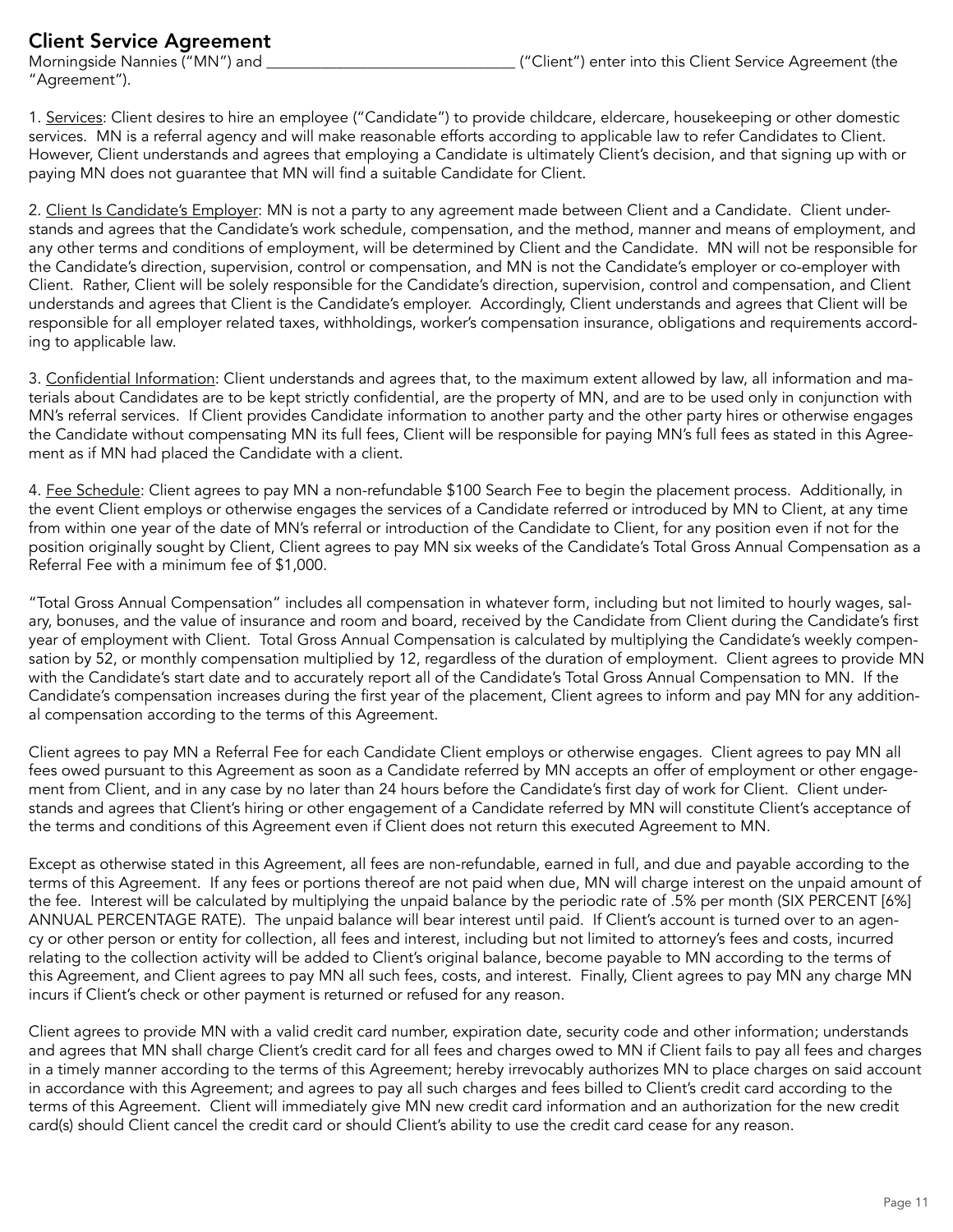5. Replacement Policy: Upon fulfillment of all the conditions listed herein, subject and limited to the terms of this Agreement, for long term, full-time (35 hours or more per week), live-out placements only, if the initial Candidate leaves Client's employment or other engagement with Client within 90 days from Candidate's first day of employment or other engagement with Client, MN will make reasonable efforts according to applicable law for 30 days to provide additional referrals for a maximum of one replacement Candidate to Client.

MN's obligation to refer a replacement Candidate is expressly conditioned on Client's (1) satisfaction of all of his or her obligations under this Agreement, including but not limited to payment of all MN's fees and charges in a timely manner; (2) providing a signed copy of this Agreement and a written work agreement between Client and the Candidate to MN within two weeks of the Candidate's first day of employment or other engagement with Client; (3) written notification to MN (which includes the date of and reason for the termination) within seven days of (a) the Candidate's last day worked for Client; or (b) when Client makes the decision to terminate the Candidate; or (c) when the Candidate gives notice to Client of his or her intent to leave employment with Client, whichever is earlier; (4) abiding by all applicable laws and regulations; (5) not materially changing the Candidate's job duties or job description; and (6) not engaging in any acts of harassment, abuse, or moral turpitude with a Candidate. Determining compliance with these conditions is in the sole and absolute discretion of MN as allowed by law.

Client further understands and agrees that MN's requirement to provide one replacement Candidate is void if Client (1) does not make an offer of employment to a Candidate within the 30 days that MN shall search for a replacement Candidate; or (2) if Client fails to interview any replacement Candidates within one week of MN's referral of the replacement Candidate(s) to Client; or (3) Client employs another employee referred from a source other than MN.

If Client fails to satisfy all of these aforementioned conditions, MN shall have no further obligations to Client. MN's obligation to refer a replacement Candidate shall not apply if the Candidate gives Client notice of her or his intention to terminate her or his employment with Client at the end of the applicable replacement period or any time thereafter.

If Client requires any replacement Candidates beyond the first replacement Candidate during the 90 day replacement period or after the 90 day replacement period but within the twelve months following the original Candidate's first day of employment or other engagement with Client, Client agrees to pay MN 50% of a new Referral Fee as provided for in this Agreement. This offer for a 50% Referral Fee only applies to long-term, full-time, live-out Candidates under the conditions described in this Agreement.

6. DISCLAIMER/HOLD HARMLESS/LIMITATION OF LIABILITY: Except as expressly stated in this Agreement, MN assumes no liability or responsibility for, and makes no express or implied guarantees, representations or warranties about, any information, material, services, referrals, Candidates, independent contractors, employees or potential employees (including but not limited to the qualifications or performance of Candidates) it provides to Client. Client's use of MN's services is at Client's own risk. Additionally, MN does not employ or exercise control or discretion over Candidates or any person referred by MN to Client, and disclaims all responsibilities for such individuals' conduct, misconduct, negligence or omissions.

Additionally, to the maximum extent permitted by law, Client shall indemnify, defend and hold MN and its owners, agents, employees, officers, directors, representatives, attorneys, and affiliated persons and entities harmless against any damages or liability whatsoever arising out of or in any way in connection with Client's conduct, negligence, omission(s) or misconduct.

In no event shall either party be liable for consequential, incidental, exemplary, punitive, special or indirect damages of any kind. Further, a party's aggregate liability for damages of any kind under this Agreement – excluding Client's potential financial responsibilities in Section 3 of this Agreement; the fees, costs and interest related to collections as referenced in Section 4 of this Agreement; and the indemnity, defense and hold harmless provision in Section 6 of this Agreement – shall be limited to the amount of the Referral Fee(s) received by or owed to MN from Client, whichever is greater. If any waiver, exclusion or limitation of damages is not permitted by law, the parties' liability to each other is limited to the maximum extent permitted by law.

7. Miscellaneous: This agreement shall be governed by and construed in accordance with the laws of the State of Texas. Any action or proceeding commenced regarding this Agreement or the subjects herein shall be brought in Harris County, Texas.

This Agreement is entered into by MN and Client without reliance upon any statement, representation, promise, inducement, or agreement not expressly contained herein. This Agreement constitutes the entire agreement between MN and Client and supersedes all prior oral and written agreements between MN and Client with respect to the subjects covered in this Agreement. This Agreement shall not be amended or modified except in a mutually agreed upon writing signed by Client and an authorized representative of MN expressly stating an intent to modify or amend this Agreement.

Client represents that he or she has carefully read and fully understands the scope and effect of all of the provisions of this Agreement; that he or she has had all such time that he or she desires within which to consider this Agreement; that he or she has had the opportunity to consult with an attorney of his or her own choosing and at his or her own expense to review this Agreement; and that he or she has availed himself or herself of this opportunity to the extent, if any, that he or she wished to do so.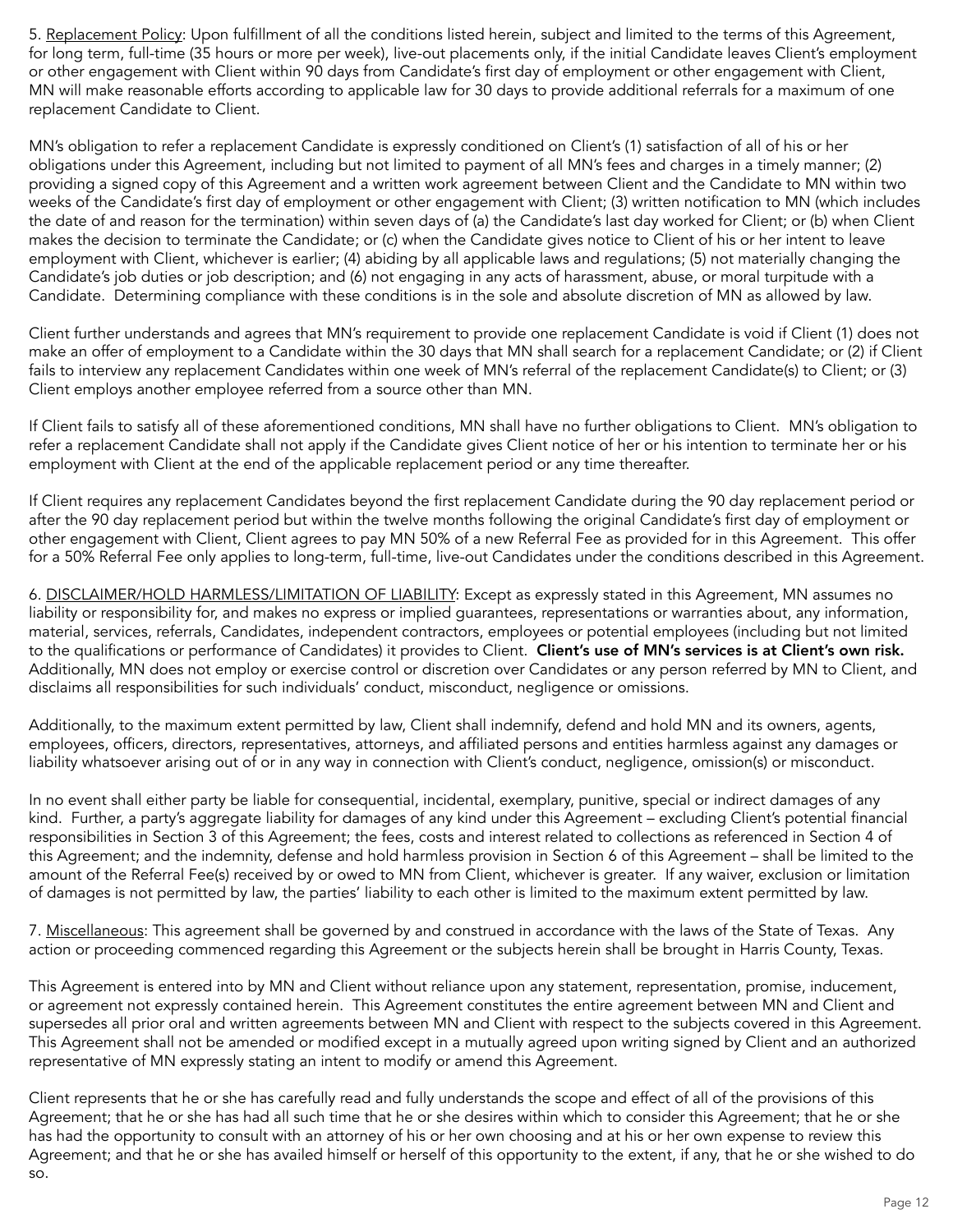The terms of this Agreement are severable. The invalidity or unenforceability of any provision within this Agreement shall not affect the application of any other provision, provided that the essential terms and conditions of this Agreement for each party remain valid, binding and enforceable. Further, consistent with the purposes of this Agreement, any otherwise invalid provision of this Agreement may be reformed and, as reformed, enforced by any party to this Agreement.

This Agreement may be executed in counterparts, each of which shall be deemed to be an original. Failure or delay on the part of any party to exercise any right, remedy, power or privilege under this Agreement shall not operate as a waiver of any right, remedy, power or privilege. Each party agrees that the other party is not responsible for any events or circumstances beyond its control (including but not limited to war, riots, embargoes, strikes and or acts of God) that prevent the party from meeting its obligations under this Agreement.

Neither party shall assign or transfer this Agreement or any interest herein without the prior written consent of the other party. The rights and remedies provided in this Agreement shall be the sole and exclusive rights of the parties against one another relating to the subject matter of this Agreement. Section headings in this Agreement are included herein for convenience of reference only and shall not constitute a part of this Agreement for any other purpose. Sections 3, 4, 6 and 7 of this Agreement shall remain in effect even after termination of this Agreement.

#### The parties hereby certify, represent and warrant that they have carefully read this Agreement, that they fully understand its final and binding effect, and that they agree to all its terms and conditions.

| Client(s):           |                     |             |      |
|----------------------|---------------------|-------------|------|
|                      | <b>Printed Name</b> | Signed Name | Date |
|                      |                     |             |      |
| Client(s):           |                     |             |      |
|                      | <b>Printed Name</b> | Signed Name | Date |
|                      |                     |             |      |
| Morningside Nannies: |                     |             |      |
|                      | <b>Printed Name</b> | Signed Name | Date |
|                      |                     |             |      |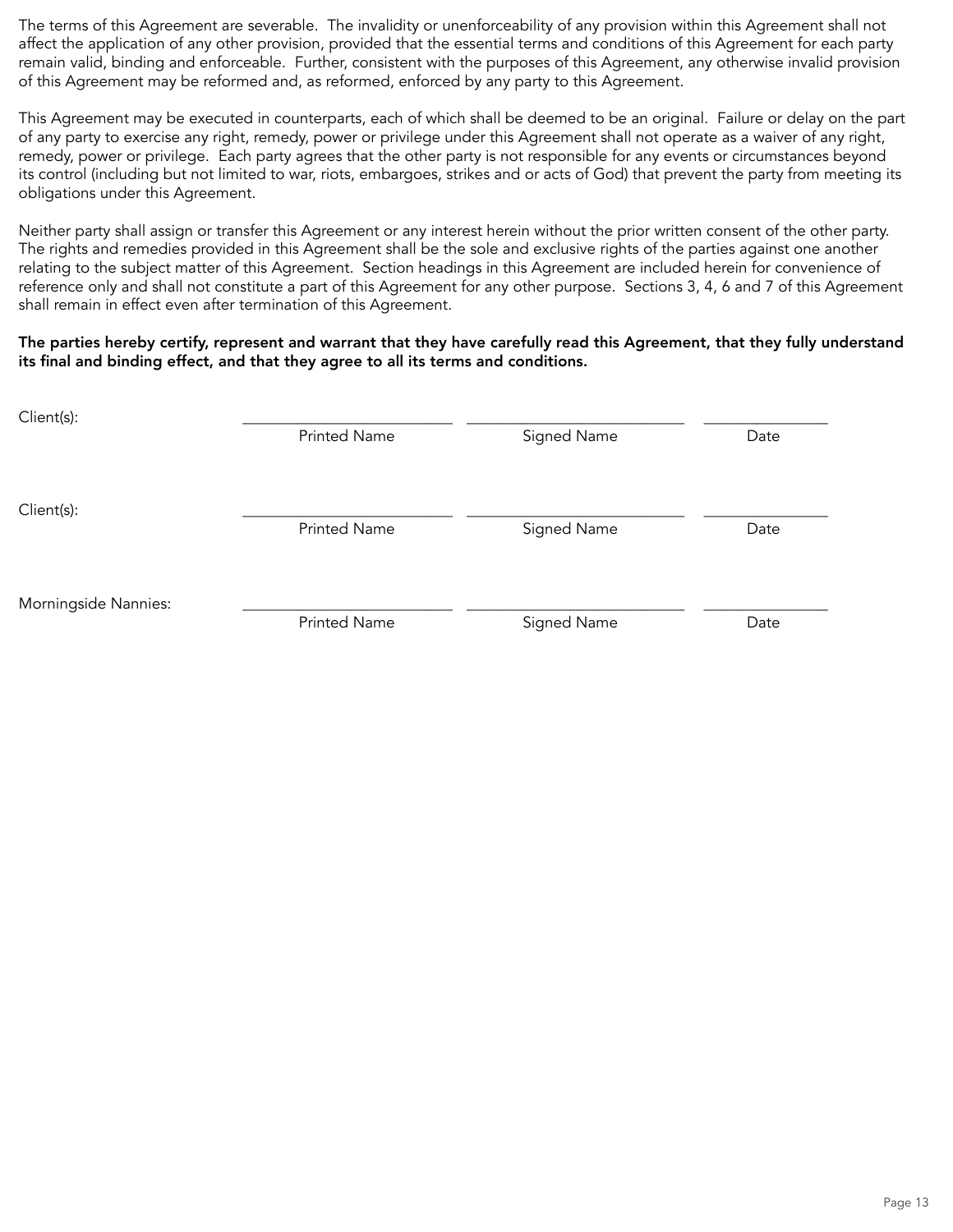# FEE SCHEDULE

There are many things to consider when evaluating the fees a nanny placement agency commands. At Morningside Nannies, you'll find our fee structure competitive both locally and nationally with other respected placement agencies.

To start your search, we require a \$100.00 registration fee (search fee). Should you hire one of our candidates for a long-term position, our referral fee is equivalent to six weeks of the nanny's gross weekly wages with a minimum \$1000 fee. This fee is payable upon the nanny accepting your job offer.

At Morningside Nannies, we excel with matching the right nannies with the right families. The referral fee covers the cost of screening your candidate and the time required to carefully match a nanny's skills, experience and personality with your caregiver expectations and preferences.

### **NANNIES**

#### Average Hourly Rate: \$17 – \$20+ for Full-time / \$18 – \$20+ for Part-time

Nannies are employed by parents to provide attentive, customized and personalized childcare to the couple's children in the family's private home. Nannies may be employed on a full-time or part-time basis and may live with their employing family or may live in their own home and commute to and from work each day. Full-time nannies work, on average, 40 to 60 hours per week. Part-time nannies are typically seeking 20 hours per week.

# NEWBORN CARE SPECIALISTS

Average Hourly Rate: \$20 – \$35 (Care for multiples may require a higher hourly wage.)

Newborn care specialists specialize in caring for newborn babies. Individuals working as newborn care specialists have extensive experience, and often have specialized training in infant care. Newborn care specialists may work 24 hours shifts and typically work short-term assignments ranging from one week to several months.

# MOTHER'S HELPERS

#### Average Hourly Rate: \$17– \$20+

Mother's helpers are childcare providers who assist stay-at-home mothers. Mother's helpers serve as an extra set of hands and assist parents with childcare responsibilities. While mother's helpers may care for the children alone while mom runs an errand, they do not typically provide prolonged unsupervised care.

# SUMMER NANNY

Average Hourly Rate: \$17 - \$20+ (Certified teachers may require a higher hourly wage.)

Experienced professional nannies, college students or teachers are available for daytime child care for children that are on a school break. Most caregivers will take the children on outings if the parents approve, as well as work with them on their basic skills to keep them on track during the long break from the classroom. The referral fee for summer nannies is \$1200.

# BACK-UP CARE

#### Average Hourly Rate: \$15+

All nannies that are assigned to temporary child care assignments have had reference checks and have a current background report. Many are professional nannies that are between full-time jobs, or are nannies that prefer the flexibility of temporary assignments. Temp assignments are 3 months or less. There is a 4 hour daily minimum. Referral fees vary ranging from \$25 to \$50 per day.

### EVENT NANNY

#### Average Hourly Rate: \$15+

Morningside Nannies provides on-site event childcare. Referral fees range from \$30 to \$50 per day, per provider. Ratio: Infants 1 to 1. Babies 2 to 1. Toddlers 3 to 1. Pre-school 4 to 1. School-age 6 to 1.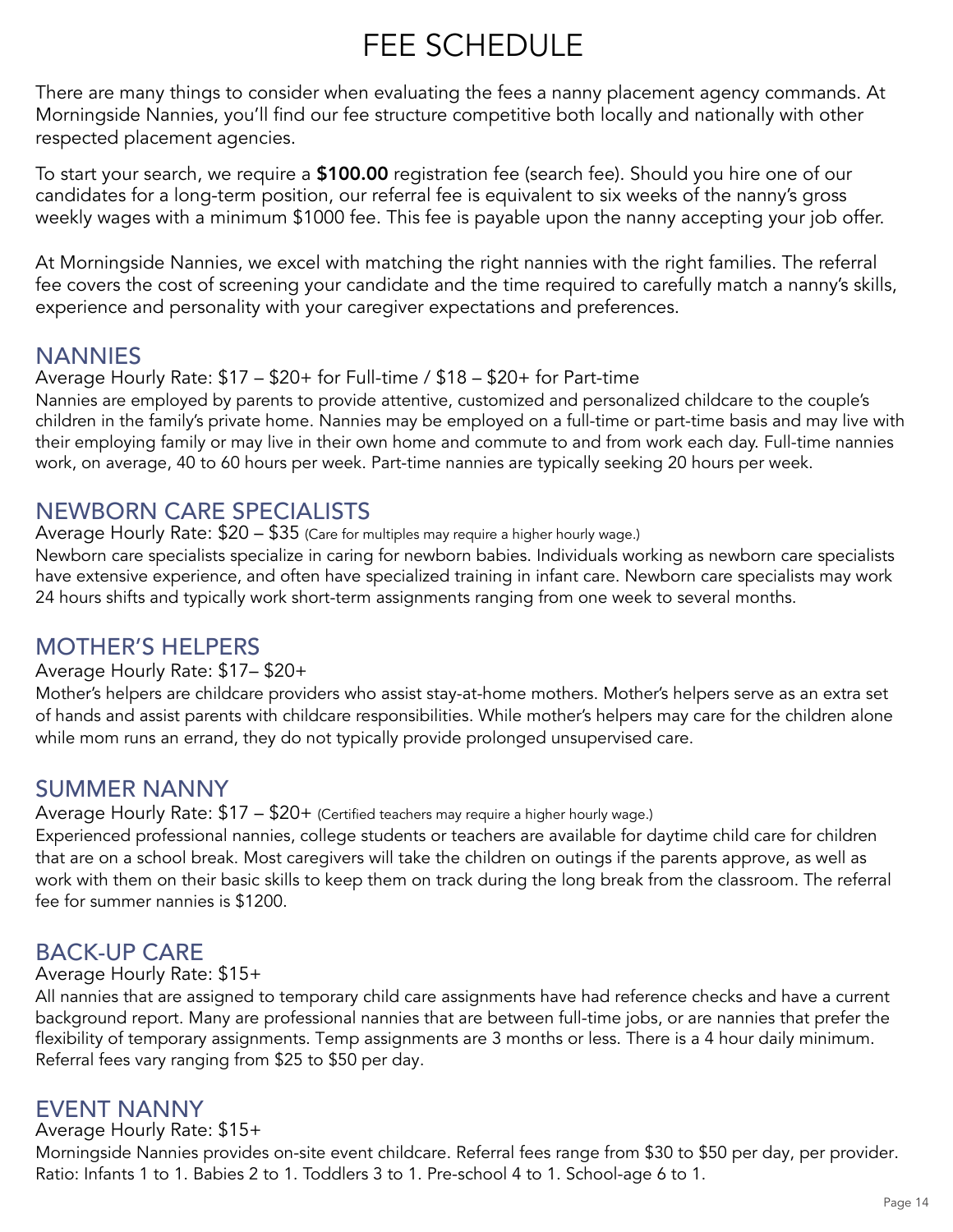# INTERVIEW QUESTIONS

# Morningside Nannies Guide on How to Interview a Nanny

Most job applicants are nervous at their first interview and they desperately want to be liked. Because of this nervousness they unfortunately may either be too quiet or they may talk too much, or they may say all the wrong things. In an attempt to make the nanny applicant feel welcome and comfortable, I suggest that you hold the interview in a casual setting such as the family room or play room. If your child or children are present at the first meeting introduce them to the nanny. Observing the nanny's reaction to the child or children will give you an insight to how well she relates to the child/children. It may be nice to start the conversation by telling the applicant a bit about yourself and your family. It would also be nice if you let the nanny know that you have heard good things about her; a compliment will make her feel more confident.

Once the ice is broken you will be able to get the conversation flowing by asking open-ended questions. This will help you get the best perspective of the applicant's views on childcare as well as an insight into her personality. Listen to her answers, watch her body language and facial expressions and if applicable observe the interaction between the nanny and your child or children. You may find yourself coming to a conclusion somewhere between "She just isn't the one" to "I think I want to hire her, but I am not sure" to "She is absolutely perfect." Sometimes these feelings occur during the first meeting with the very first nanny you interview and sometimes it may take a couple of meetings with a particular nanny or it may take a few nannies until "I've found her" resonates in your head and your heart. Morningside Nannies does everything we can to make the process as quick and simple as possible. We have carefully considered the parameters that you have given us and have chosen applicants that appear to meet the criteria you have provided.

The interviewers at Morningside Nannies have asked the nanny a myriad of questions to determine her qualifications, what type of a caregiver she would make and which of our clients she may best fit well with. If we are uncomfortable with a nanny's attitude or she gives us what we consider inappropriate answers then we do not go any further with her application. The nannies that stand out are the ones that we take to the next step. We then contact her references, usually former employers, and ask them another list of questions, trying to gain as much information as possible about the applicant's personality and job performance. We share those responses with you so that you will know as much as we do about the nanny that we have referred to you. When choosing the sample questions on this list, we tried to not duplicate any questions that we have already asked.

Before interviewing the nanny you will already know the applicant's work experience, length of employment, the ages of children that she has cared for, if she has had any special training in childcare, and what her past employers have said about her. What is left to determine is your "gut reaction" to her, we cannot assess someone's soft skills as objectively.

# CONVERSATION STARTERS AND QUESTIONS

- 1. Ask her about the children on her present or most recent job. Ask her about a typical day. Her responses may help you to determine how dedicated she is to the children.
	- How old were the children when you first started?
	- How old are they now?
	- Tell me about your average workday while caring for the child or children.
	- How did you or how will you handle saying goodbye?

Nanny jobs end for many reasons; the children grow older, the family is moving, the family can no longer afford nanny care, etc., If the nanny is resigning then it may be because the employer hasn't been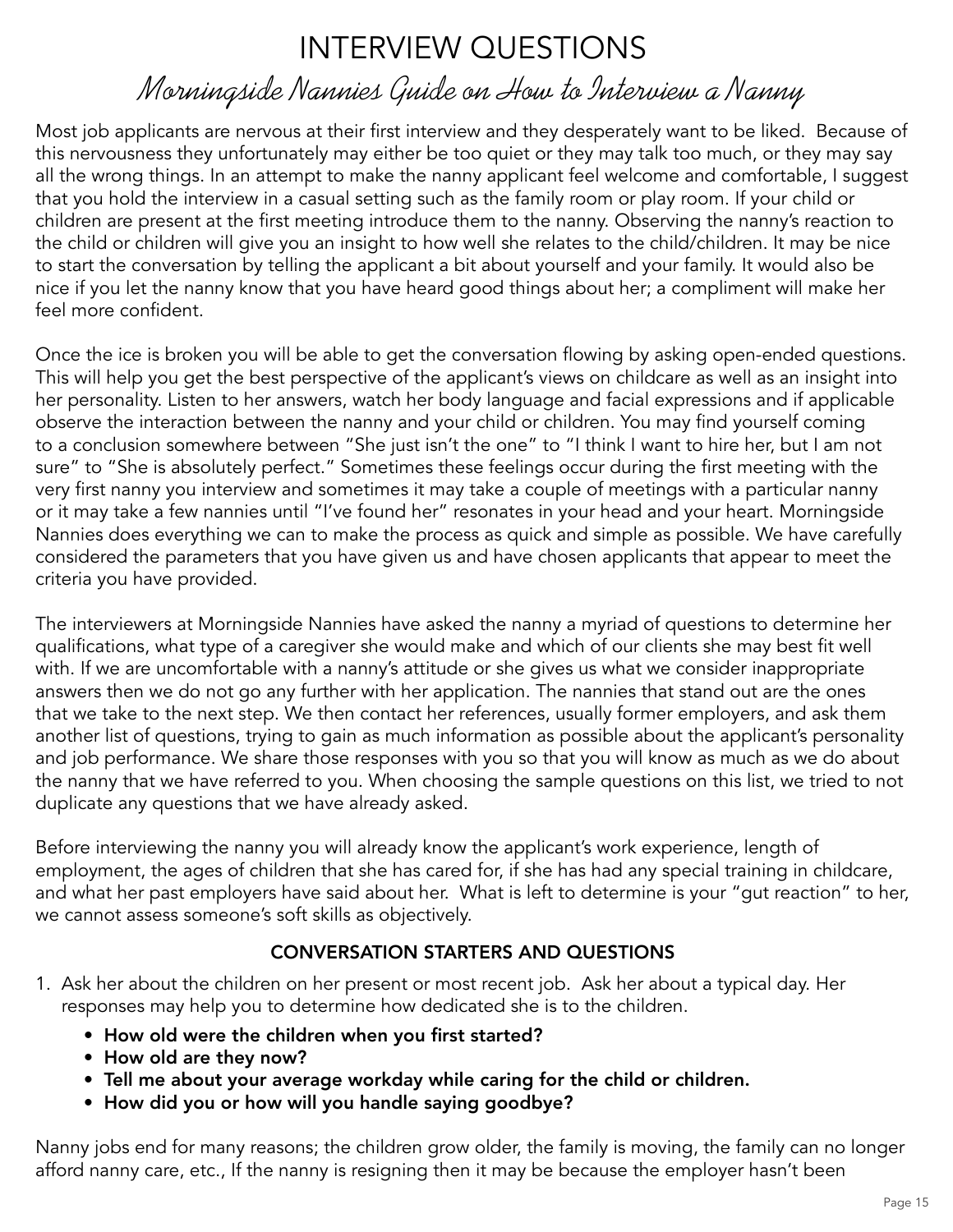supportive or respectful of the nanny and she is unhappy and feeling stress. We often hear that parents take advantage of their nanny by arriving home late, or not spending any time talking to her, or they may not support her efforts in setting guidelines for the children. If there is a united front and parents view this relationship as co-parenting the relationship would be much stronger. Nannies rarely leave because the children were difficult to care for.

2. Ask her about why she has chosen to be a nanny.

### • Tell me about your first job as a nanny?

Many nannies "fell" into this profession. Maybe a family member needed help caring for their children, or as a child they were responsible for caring for younger siblings, or they were new to this country and had language barriers, or they did not have the necessary qualifications to enter the profession they had in another country, or they had been teaching in a class room or daycare and prefer caring for one or two children, or maybe they had been a stay-at-home mom and loved being a housewife and mother, there are many reasons, and most are understandable – but now you want to determine why they stayed in this field. The International Nanny Association's 2003 Nanny of the Year's first job was with a rodeo family and she was paid just \$100 a week, she took the job because she only had a 10th grade education and had a terrible family life - this was an "out" for her. With self- determination over the years, she finished school, grew to be a fabulous nanny and received international recognition and she now earns over \$50,000 a year as a nanny.

3. Your family may have additional considerations that you want to address: vegetarianism, kosher kitchen, same sex union, or your family has gone through a divorce or is a blended family

### • How do you feel about \_\_\_\_\_\_\_\_\_\_? Fill in the blank with the appropriate situation.

Can the nanny grasp and support the special needs that may arise? Is she non-judgmental? Would she be able to answer the children's questions about any differences in the family's life style? Now is the time to explain your philosophies on child rearing and your household rules.

#### HERE ARE A FEW ADDITIONAL QUESTIONS THAT YOU MAY WANT TO ADD:

- 4. What types of meals or snacks would you make for my child/children?
- 5. What would you suggest is the best form of discipline for a child?
- 6. How do you feel about mingling with other nannies, parents and children for playgroups?
- 7. How do you feel about taking my child/children outdoors to play?
- 8. How do you feel about taking my child to story hour at the library, the zoo or the children's museum?
- 9. What are your expectations of the position?
- 10. Would your previous employers say you did a good job while working for them? \*Why would they say this?
- 11. What negative experience or what problem have you faced (ie: temper tantrums, arguing, disobeying)? \*How did you handle the situation?
- 12. What did you like best about your previous jobs? \*Dislike?
- 13. How would you describe the pace at which you work?
- 14. What do you find are the most difficult decisions to make? How do you manage this?
- 15. What do people most often criticize about you?
- 16. If you know your boss is 100% wrong about something how would you handle it?
- 17. What questions do you have for me?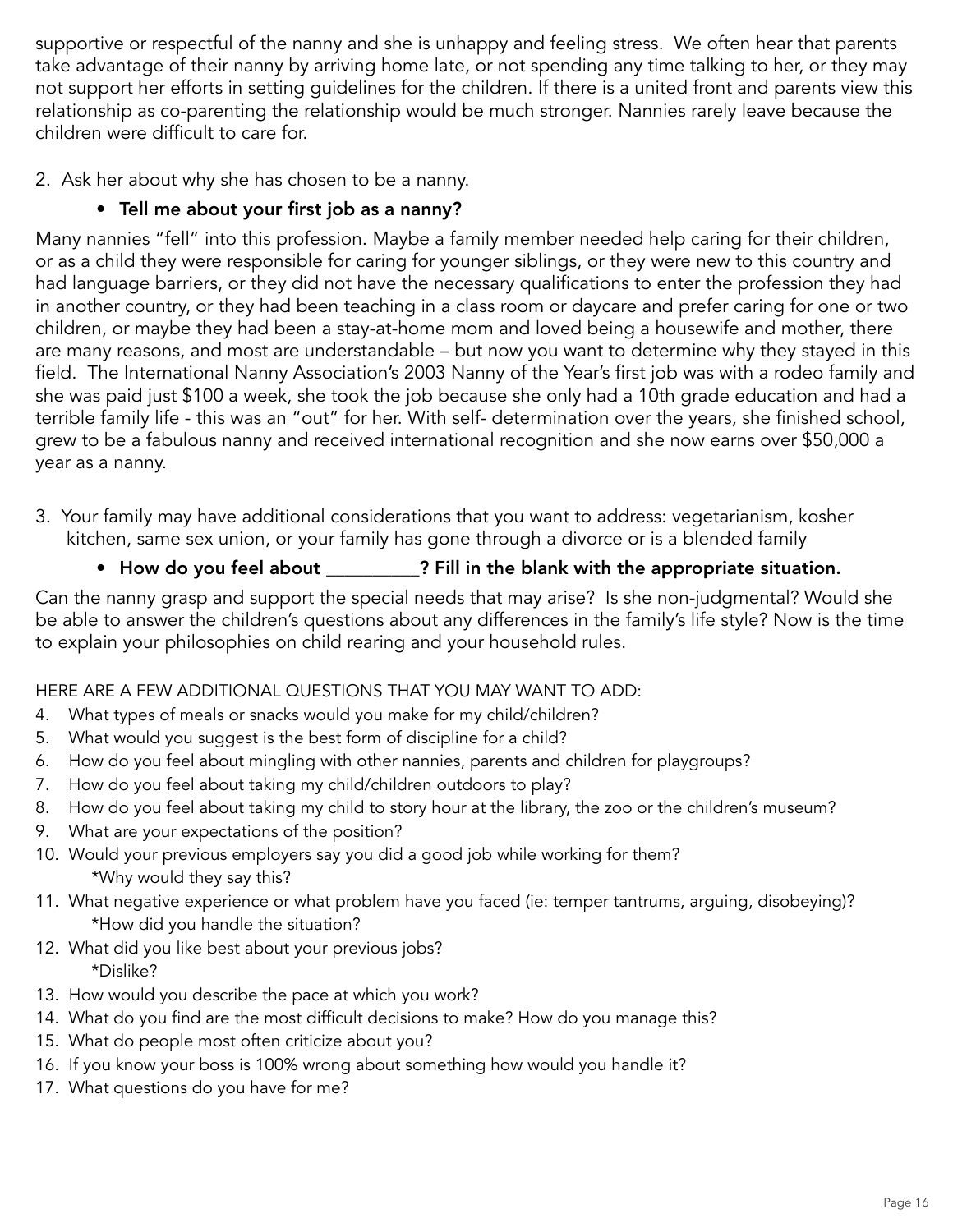

Morningside Nannies

(713) 526-3989

morningsidenannies.com info@morningsidenannies.com

# FAMILY AND NANNY AGREEMENT

This Family and Nanny Agreement (the "Agreement") is offered as a general guide and should be customized to your particular circumstance. However, this Agreement cannot anticipate all possible circumstances or all applicable legal requirements and is NOT legal or tax advice. The parties to the Agreement should have it reviewed by an attorney as well as their tax, payroll and financial advisors before implementing this Agreement. For educational purposes only.

| <b>FAMILY CONTACT INFORMATION</b> |                                    |                                    |                                    |  |                     |               |        |                  |
|-----------------------------------|------------------------------------|------------------------------------|------------------------------------|--|---------------------|---------------|--------|------------------|
| Parent 1:                         |                                    |                                    |                                    |  | Parent 2:           |               |        |                  |
| <b>Street Address:</b>            |                                    |                                    |                                    |  |                     |               | City:  |                  |
| State:                            | Zip Code:                          | Phone:                             |                                    |  |                     |               | Email: |                  |
|                                   | <b>NANNY CONTACT INFORMATION</b>   |                                    |                                    |  |                     |               |        |                  |
| Name of Nanny:                    |                                    |                                    |                                    |  |                     | Phone:        |        |                  |
| <b>Street Address:</b>            |                                    |                                    |                                    |  |                     |               |        |                  |
| City:                             |                                    | State:                             |                                    |  | Zip Code:<br>Email: |               |        |                  |
|                                   |                                    |                                    |                                    |  |                     |               |        |                  |
| <b>CHILD/REN</b>                  |                                    |                                    | <b>GENDER</b>                      |  |                     | DATE OF BIRTH |        | SCHOOL AND GRADE |
|                                   | Male $\square$<br>Female $\square$ |                                    |                                    |  |                     |               |        |                  |
|                                   |                                    |                                    | Male $\square$<br>Female $\square$ |  |                     |               |        |                  |
|                                   |                                    | Male $\square$<br>Female $\square$ |                                    |  |                     |               |        |                  |
|                                   |                                    |                                    | Male $\Box$<br>Female $\square$    |  |                     |               |        |                  |

#### I. Commitment to Quality Child Care:

The Nanny agrees to provide consistent high quality child care to meet the child/ren's physical, emotional, social and intellectual needs based on the Family's directives. (A detailed job description can be attached to this Agreement.)

Comments:\_\_\_\_\_\_\_\_\_\_\_\_\_\_\_\_\_\_\_\_\_\_\_\_\_\_\_\_\_\_\_\_\_\_\_\_\_\_\_\_\_\_\_\_\_\_\_\_\_\_\_\_\_\_\_\_\_\_\_\_\_\_\_\_\_\_\_\_\_\_\_\_\_\_\_\_\_\_\_\_\_\_\_\_\_\_\_\_\_\_\_\_\_\_\_\_\_\_\_\_\_\_\_

| II. Nanny's Work Schedule: |                                   |          |                             |                                                                                                                |
|----------------------------|-----------------------------------|----------|-----------------------------|----------------------------------------------------------------------------------------------------------------|
| Monday                     | $\overline{\phantom{a}}$ to       | Thursday | to                          | Start Date: Start Date:                                                                                        |
| Tuesday                    | $\overline{\phantom{a}}$ to       | Friday   | $\overline{\phantom{a}}$ to |                                                                                                                |
|                            | Wednesday __________ to _________ |          | to                          | End Date: The Senson Sensitive Sensitive Sensitive Sensitive Sensitive Sensitive Sensitive Sensitive Sensitive |
| Variations:                |                                   |          |                             |                                                                                                                |

Nanny and Family agree to make reasonable efforts to adhere to the above schedule. However both parties agree to be flexible and understand that there may be changes to this schedule. This schedule is also not a guarantee of hours worked.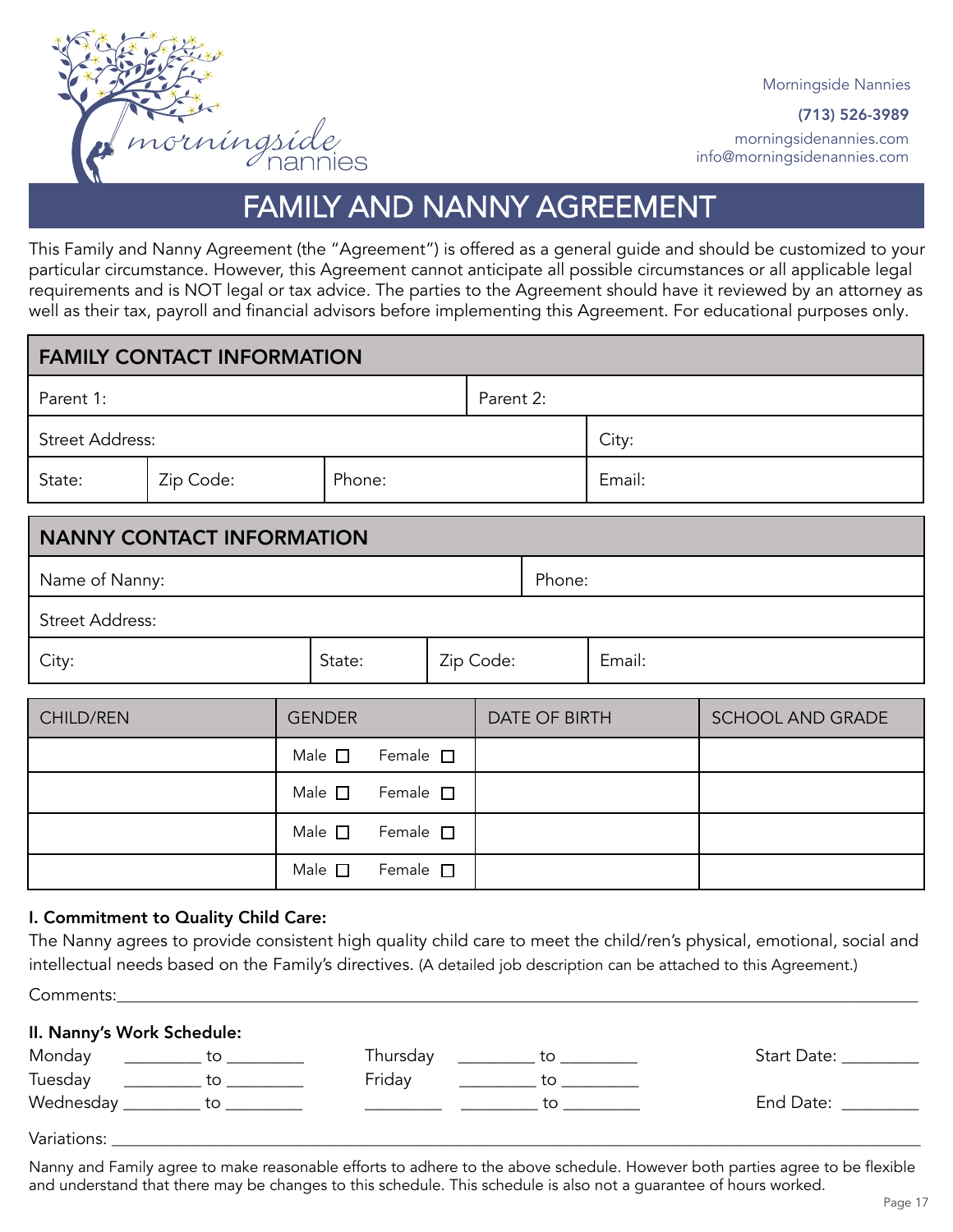#### III. Nanny's Compensation:

#### A. AS THE NANNY'S EMPLOYER, THE FAMILY HAS CERTAIN LEGAL AND TAX OBLIGATIONS

The Nanny's portion of Social Security and Medicare (7.65% of gross pay), as well as any other legally required employee taxes must be withheld from the Nanny's gross compensation. The parties to this Agreement may also agree to withhold personal income taxes as allowed by law.

| <b>1.</b> Gross Hourly Wage Rate: \$                                                                                                        |
|---------------------------------------------------------------------------------------------------------------------------------------------|
| Please note that federal, state and local minimum wage laws may apply. The parties to this Agreement should consult with their legal,       |
| payroll and financial advisors regarding this issue.                                                                                        |
| $\mathcal{L}$ and $\mathcal{L}$ and $\mathcal{L}$ and $\mathcal{L}$ and $\mathcal{L}$ and $\mathcal{L}$ and $\mathcal{L}$ and $\mathcal{L}$ |

The Family will pay the Nanny (state payroll frequency here): \_\_\_\_\_ Overtime may be required. Nannies and Families should consult with their legal, payroll and financial advisors to determine if and when overtime or other legal requirements may apply.

- **2.** Nanny will be paid by:  $\Box$  Direct Deposit  $\Box$  Check  $\Box$  Payroll Company
- 3. Other miscellaneous compensation (may include INA membership, conference attendance, health club membership, train pass, nanny support group dues, continuing education, etc.)

\_\_\_\_\_\_\_\_\_\_\_\_\_\_\_\_\_\_\_\_\_\_\_\_\_\_\_\_\_\_\_\_\_\_\_\_\_\_\_\_\_\_\_\_\_\_\_\_\_\_\_\_\_\_\_\_\_\_\_\_\_\_\_\_\_\_\_\_\_\_\_\_\_\_\_\_\_\_\_\_\_\_\_\_\_\_\_\_\_\_\_\_\_\_\_\_\_\_\_\_\_

The Family will pay for the Nanny's INA membership at the appropriate rate.

#### B. NANNY'S BENEFITS

П

| 1. Insurance (please check where appropriate):                                                                                            |
|-------------------------------------------------------------------------------------------------------------------------------------------|
| Health insurance provided by Family $\Box$ Yes $\Box$ No Type:                                                                            |
| Some jurisdictions may require employers to pay for an employee's health insurance. Please consult with your legal, payroll and financial |
| advisors about such situations.                                                                                                           |

Percentage of premium paid \_\_\_\_\_\_\_\_\_%

| Automobile insurance coverage provided by Family Nanny's Car |  | % Paid Family's Car % Paid |  |
|--------------------------------------------------------------|--|----------------------------|--|
|--------------------------------------------------------------|--|----------------------------|--|

 $\Box$  The Family agrees to provide worker's compensation coverage if and as required by law.

- 2. Vehicle (please check where appropriate):
	- Nanny provides. Mileage compensated for work-related use at the rate of \_\_\_\_\_\_\_\_ cents per mile. Mileage reimbursement must be at the minimum required by state or federal law, whichever is higher.
	- $\Box$  Family provides for work-related use only.
	- Family provides for occasional personal use.
	- $\Box$  Family provides for personal use with employer's permission.
	- $\Box$  Family provides for full personal use with a \_\_\_\_\_\_ mile limit per month or a driving radius of \_\_\_\_\_\_ miles.

\_\_\_\_\_\_\_\_\_\_\_\_\_\_\_\_\_\_\_\_\_\_\_\_\_\_\_\_\_\_\_\_\_\_\_\_\_\_\_\_\_\_\_\_\_\_\_\_\_\_\_\_\_\_\_\_\_\_\_\_\_\_\_\_\_\_\_\_\_\_\_\_\_\_\_\_\_\_\_\_\_\_\_\_\_\_\_\_\_\_\_\_\_\_\_\_\_\_\_\_\_ \_\_\_\_\_\_\_\_\_\_\_\_\_\_\_\_\_\_\_\_\_\_\_\_\_\_\_\_\_\_\_\_\_\_\_\_\_\_\_\_\_\_\_\_\_\_\_\_\_\_\_\_\_\_\_\_\_\_\_\_\_\_\_\_\_\_\_\_\_\_\_\_\_\_\_\_\_\_\_\_\_\_\_\_\_\_\_\_\_\_\_\_\_\_\_\_\_\_\_\_\_

| Nanny has been instructed on proper use of car seat. $\Box$ Yes $\Box$ No |  |
|---------------------------------------------------------------------------|--|
| Additional car rules:                                                     |  |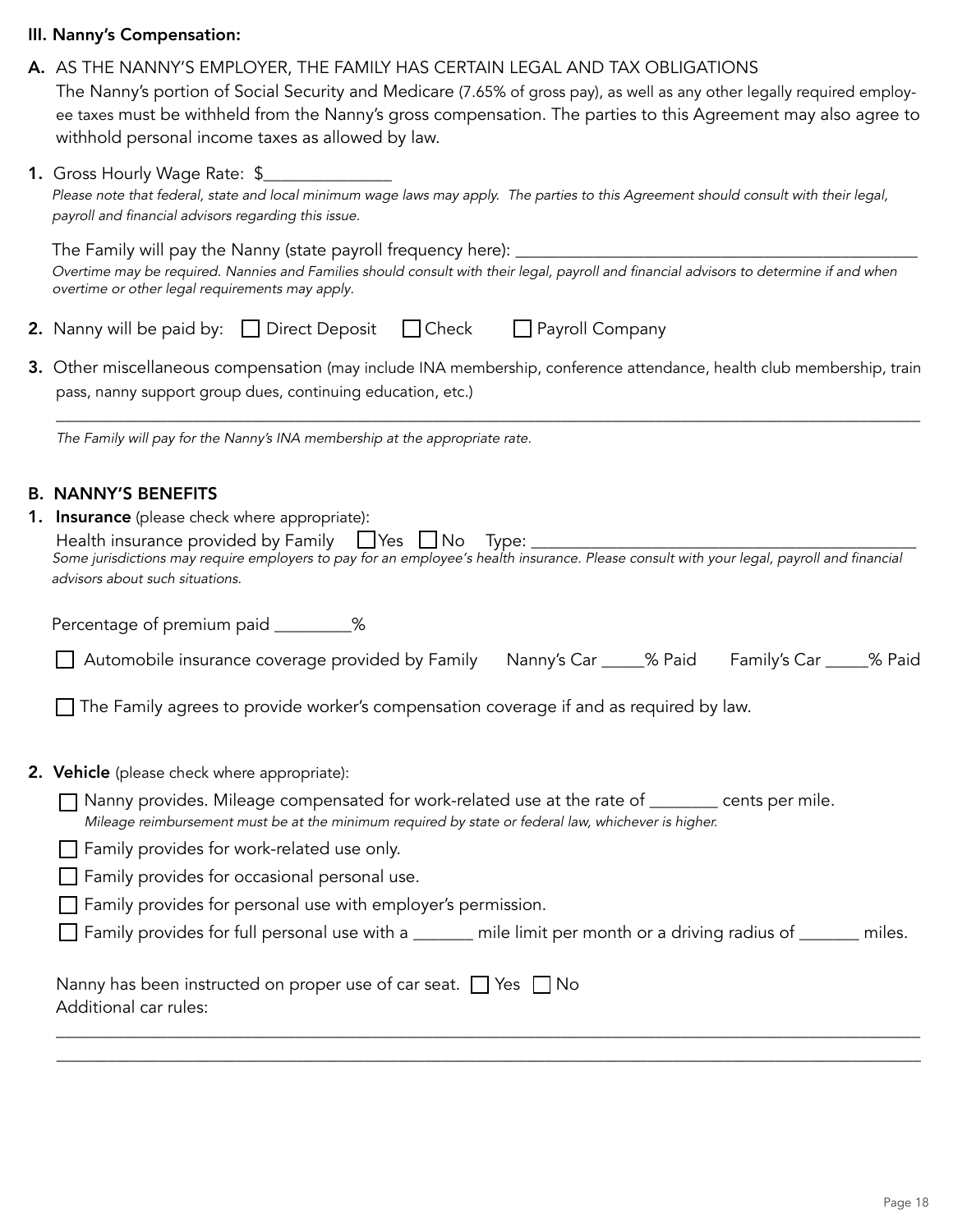#### 3. Meals

| $\Box$ Family will provide all necessary food to prepare nutritious meals, snacks and beverages for Nanny and |  |
|---------------------------------------------------------------------------------------------------------------|--|
| child/ren during working hours.                                                                               |  |

Nanny is responsible for providing her own food during work.

Food items requested by Nanny: \_\_\_\_\_\_\_\_\_\_\_\_\_\_\_\_\_\_\_\_\_\_\_\_\_\_\_\_\_\_\_\_\_\_\_\_\_\_\_\_\_\_\_\_\_\_\_\_\_\_\_\_\_\_\_\_\_\_\_\_\_\_\_\_\_\_\_\_\_\_\_

#### 4. Paid Time Off

Paid time off may be required in certain jurisdictions. The parties to this Agreement should consult with an attorney licensed to practice in their jurisdiction to determine if there are requirements regarding paid time off The fields below are merely informational guides and are not meant as formal advice as to whether or not any paid time off is required, and/or any legal requirements regarding paid time off.

\_\_\_\_\_\_\_\_\_\_\_\_\_\_\_\_\_\_\_\_\_\_\_\_\_\_\_\_\_\_\_\_\_\_\_\_\_\_\_\_\_\_\_\_\_\_\_\_\_\_\_\_\_\_\_\_\_\_\_\_\_\_\_\_\_\_\_\_\_\_\_\_\_\_\_\_\_\_\_\_\_\_\_\_\_\_\_\_\_\_\_\_\_\_\_\_\_\_\_\_\_

| a. Vacation: Family agrees to provide the Nanny _______                          | _ week(s) of paid vacation per year. The vacation will |
|----------------------------------------------------------------------------------|--------------------------------------------------------|
| accrue at a rate of ___ hours/days per month of the Nanny's work for the Family. |                                                        |

Other/Comments: \_\_\_\_\_\_\_\_\_\_\_\_\_\_\_\_\_\_\_\_\_\_\_\_\_\_\_\_\_\_\_\_\_\_\_\_\_\_\_\_\_\_\_\_\_\_\_\_\_\_\_\_\_\_\_\_\_\_\_\_\_\_\_\_\_\_\_\_\_\_\_\_\_\_\_\_\_\_\_\_\_\_\_\_

|                                      | If Nanny requires days off, she is required to give Family as much notice as reasonably possible or as required by |
|--------------------------------------|--------------------------------------------------------------------------------------------------------------------|
| law, and ideally _____ days' notice. |                                                                                                                    |

\_\_\_\_\_\_\_\_\_\_\_\_\_\_\_\_\_\_\_\_\_\_\_\_\_\_\_\_\_\_\_\_\_\_\_\_\_\_\_\_\_\_\_\_\_\_\_\_\_\_\_\_\_\_\_\_\_\_\_\_\_\_\_\_\_\_\_\_\_\_\_\_\_\_\_\_\_\_\_\_\_\_\_\_\_\_\_\_\_\_\_\_\_\_\_\_\_\_\_\_\_

b. When the Family travels or has personal days and does not need the Nanny to work, the Nanny

 $\Box$  Will  $\Box$  Will not be paid

If the Family opts to pay the Nanny, the Family will pay the Nanny \$\_\_\_\_\_\_\_\_\_\_ per day for any such non-working days.

| c. Sick Days:                                               | Paid             | Not paid        | How many? ___________                                                                        | Conditions: _________ |                        |
|-------------------------------------------------------------|------------------|-----------------|----------------------------------------------------------------------------------------------|-----------------------|------------------------|
|                                                             |                  |                 | Sick days may be required by law in certain jurisdictions. Please consult with your attorney |                       |                        |
| Personal Days:                                              | $\Box$ Paid      | $\Box$ Not paid | How many? _____________ Conditions: _________                                                |                       |                        |
| d. Paid/Unpaid Holidays<br>(please check where appropriate) |                  |                 |                                                                                              |                       |                        |
| New Years Eve                                               | Off              | Paid            | Thanksgiving Day                                                                             | $\mathsf{Off}$        | Paid<br>$\blacksquare$ |
| New Years Day                                               | $\overline{Off}$ | LI Paid         | Day After Thanksgiving                                                                       | $\Box$ Off            | $\Box$ Paid            |
| <b>Memorial Day</b>                                         | $\overline{Off}$ | Paid            | Christmas Eve                                                                                | $\Box$ Off            | $\Box$ Paid            |
| 4th of July                                                 | Off              | $\Box$ Paid     | Christmas Day                                                                                | $\Box$ Off            | $\Box$ Paid            |
| Labor Day                                                   | $\overline{Off}$ | Paid            | Martin Luther King Day                                                                       | $\Box$ Off            | Paid<br>$\blacksquare$ |
| Others:                                                     |                  |                 |                                                                                              |                       |                        |
|                                                             | Off              | Paid            |                                                                                              |                       |                        |
|                                                             | Off              | Paid            |                                                                                              |                       |                        |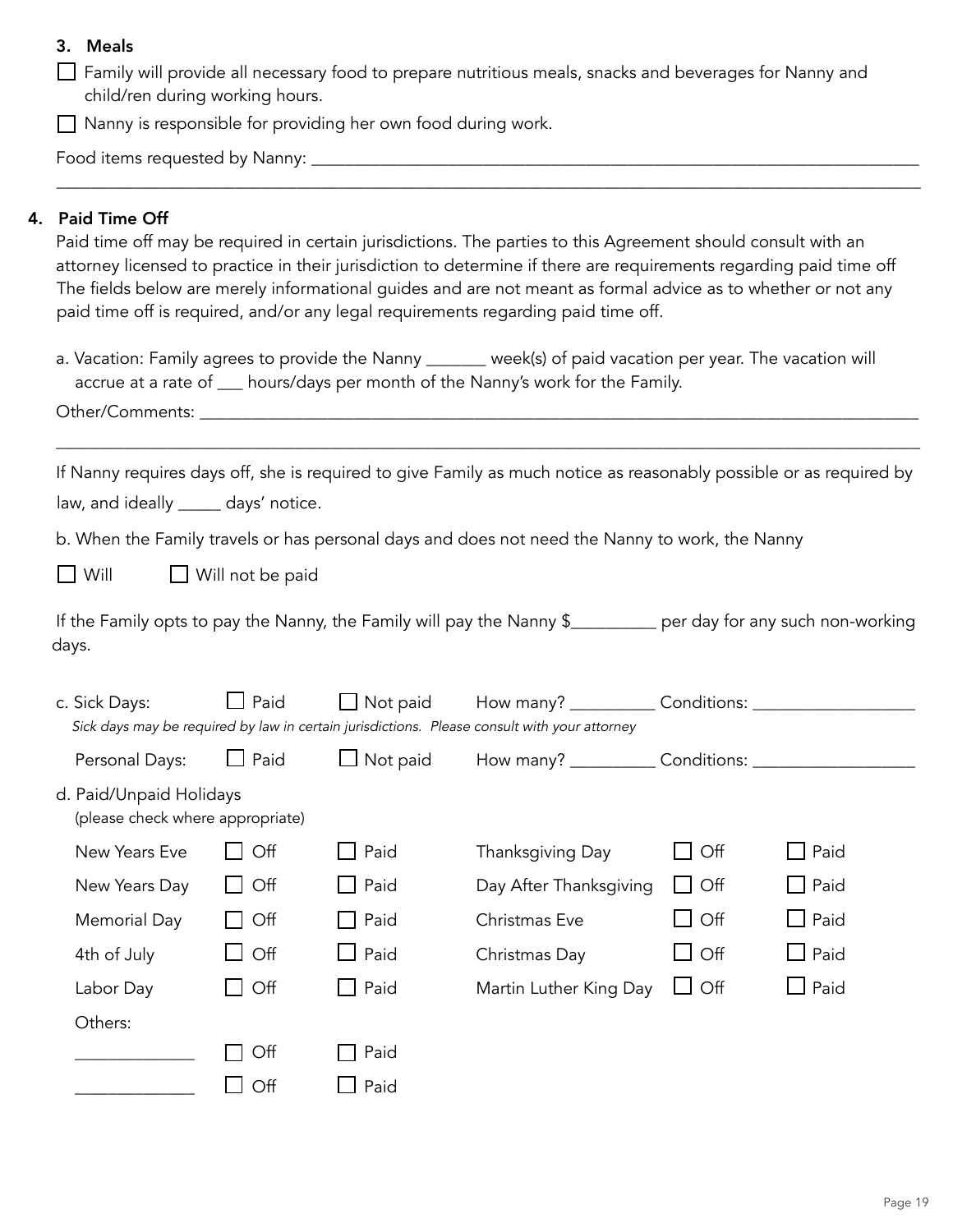| <b>MONDAY</b>   |  |
|-----------------|--|
| <b>TUESDAY</b>  |  |
| WEDNESDAY       |  |
| <b>THURSDAY</b> |  |
| <b>FRIDAY</b>   |  |
| SATURDAY        |  |
| <b>SUNDAY</b>   |  |

#### V. TERMINATION/RENEWAL

Unless otherwise required by law, the Nanny's employment with the Family is at-will. Either side may terminate the employment relationship with no notice to the maximum extent allowed by law. However, the parties agree that they will reasonably attempt to provide each other with reasonable notice under the existing circumstances – defined solely at the discretion of the party providing notice – of terminating the employment relationship.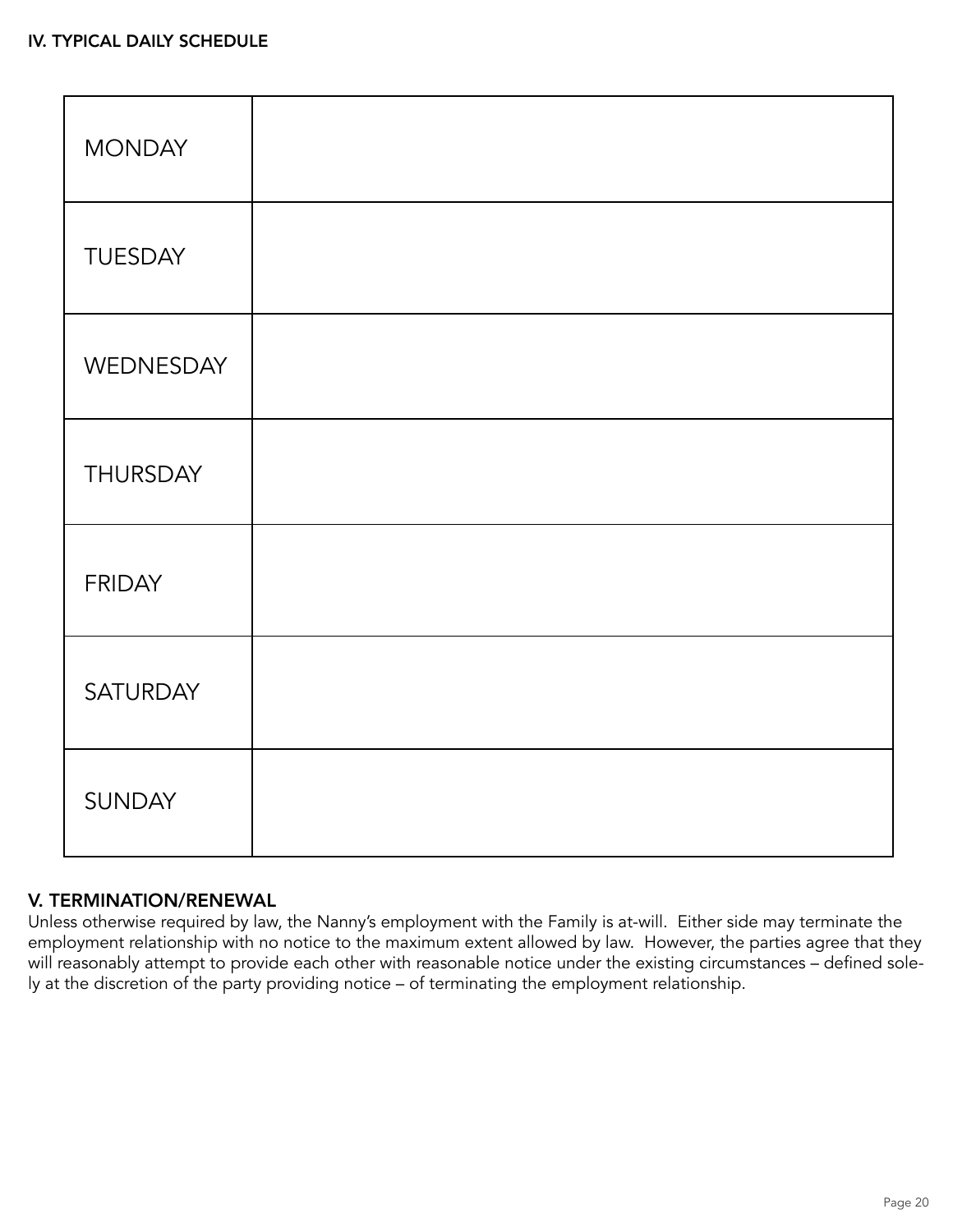#### VI. ADDENDUM

There are \_\_\_\_\_ additional pages attached that are a part of this Agreement. We have read, discussed and agreed to the attached terms and conditions set forth on those pages.

The parties acknowledge that they have read and understand all the terms and conditions set forth in this Agreement. This instrument constitutes the entire Agreement and all prior negotiations and understandings have been merged herein. No modifications of this Agreement shall be valid unless in writing and executed by the parties.

| Nanny's Signature  | Date |
|--------------------|------|
| Parent's Signature | Date |
| Parent's Signature | Date |

#### Family, Nanny and Morningside Nannies should receive a copy of this Agreement.

#### Disclaimer:

The International Nanny Association ("INA") and Morningside Nannies assume no liability or responsibility for, and make no representations or warranties about, this document or any information, terms, conditions or omissions in this Agreement. Your use of this Agreement is at your own risk. Additionally, INA and Morningside Nannies provide this document for informational use only; it is not legal advice. INA and Morningside Nannies encourage you to consult with an attorney before finalizing and implementing this Agreement.

|  | <b>INA Commitment to Professional Excellence</b><br>. Respect the contributions of individuals involved in professional in-home child care.<br>• Maintain high standards of professional conduct.<br>. Respect and support families in their task of nurturing children.<br>. Promote the physical, emotional, intellectual and social development of children.<br>• Support the lifelong process of personal growth and professional development.<br>• Respect and support families in their task of nurturing children.<br>. Promote the physical, emotional, intellectual and social development of children.<br>• Support the lifelong process of personal growth and professional development. |
|--|-----------------------------------------------------------------------------------------------------------------------------------------------------------------------------------------------------------------------------------------------------------------------------------------------------------------------------------------------------------------------------------------------------------------------------------------------------------------------------------------------------------------------------------------------------------------------------------------------------------------------------------------------------------------------------------------------------|
|--|-----------------------------------------------------------------------------------------------------------------------------------------------------------------------------------------------------------------------------------------------------------------------------------------------------------------------------------------------------------------------------------------------------------------------------------------------------------------------------------------------------------------------------------------------------------------------------------------------------------------------------------------------------------------------------------------------------|

Adapted from the International Nanny Association Nanny/Family Agreement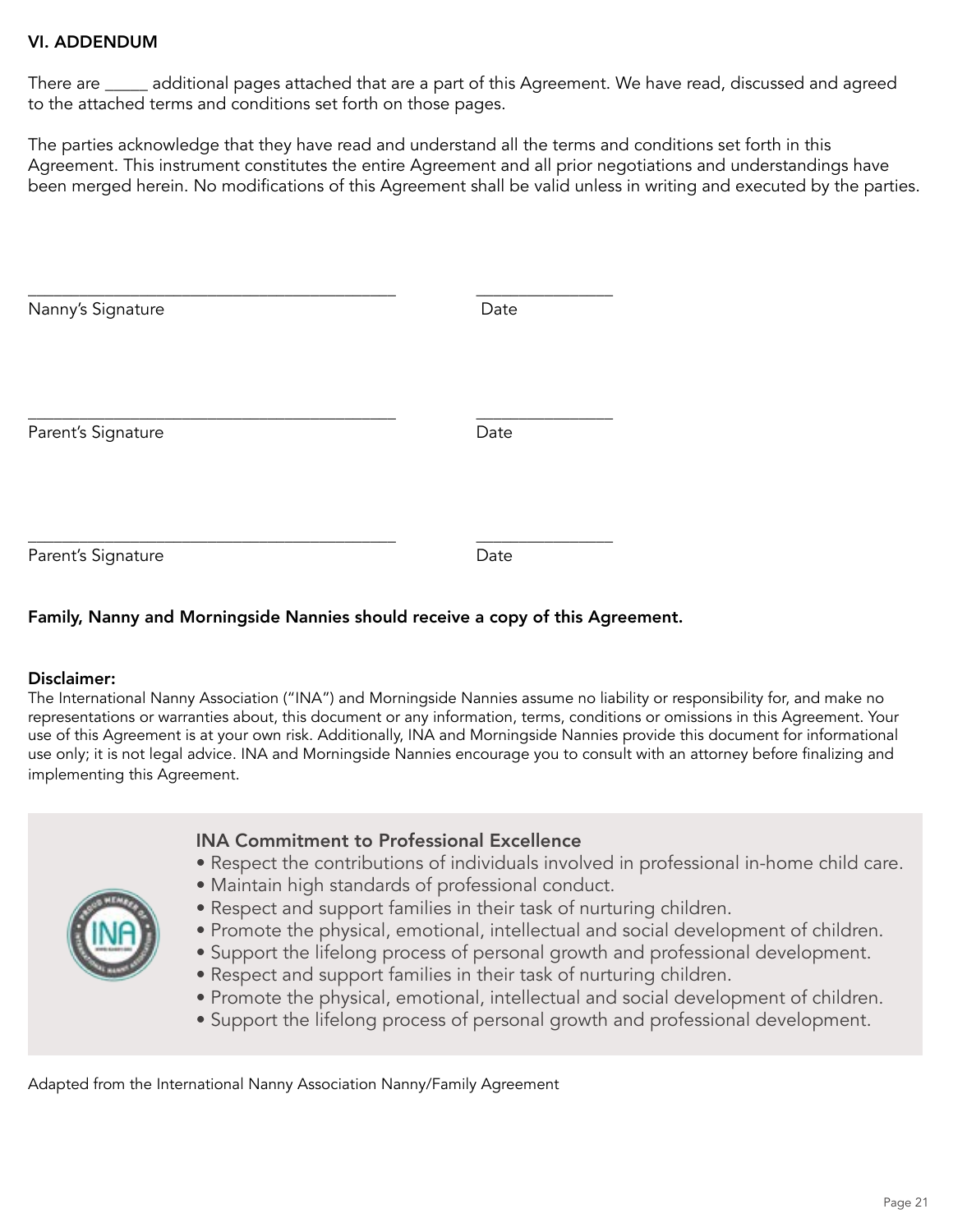#### ADDENDUM

Items that should be discussed ...

This addendum may be attached to the Agreement and addresses the following items:

#### 1. Job Description

The Nanny's job description includes but is not limited to:

|                     | Provide for the daily care of the child/ren:                                                                                                    |
|---------------------|-------------------------------------------------------------------------------------------------------------------------------------------------|
|                     | Plan and provide age-appropriate activities. (e.g., strolls, reading, games, playground, etc.)                                                  |
|                     | Read age-appropriate books to the child/ren every day.                                                                                          |
|                     | $\Box$ Launder the child/ren's clothing and linens.                                                                                             |
|                     | Prepare nutritious meals and snacks for the child/ren. (mindful of special dietary needs or allergies)                                          |
|                     | Clean up cooking and eating area after meals.                                                                                                   |
|                     | Tend to child/ren's personal hygiene.                                                                                                           |
|                     | Bathe the child/ren.                                                                                                                            |
|                     | Clean the child/ren's nursery, bathroom and playroom daily.                                                                                     |
|                     | Run child-related errands. (e.g., grocery store, clothing store, birthday party gifts, etc.)                                                    |
|                     | $\Box$ Nanny's car $\Box$ Family's car $\Box$ Public transportation<br>Plan and carry out play dates.                                           |
|                     |                                                                                                                                                 |
|                     | If Nanny will do housekeeping, please attach a separate detailed description of the duties to the<br>Agreement, addressing the following items: |
|                     | $\Box$ Family's<br>Household items (towels, bed linens, etc.)<br>$\Box$ Child/ren's                                                             |
|                     | Sweep<br>$\Box$ Daily $\Box$ Weekly<br>$\Box$ Mop<br>Daily $\Box$ Weekly<br>$\blacksquare$<br>$\Box$ Daily $\Box$ Weekly<br>Vacuum              |
| Laundry:<br>Floors: | How often? _________________                                                                                                                    |
| Kitchen:            | Tidy after meal preparation<br>$\Box$ Empty dishwasher<br>Clean appliances                                                                      |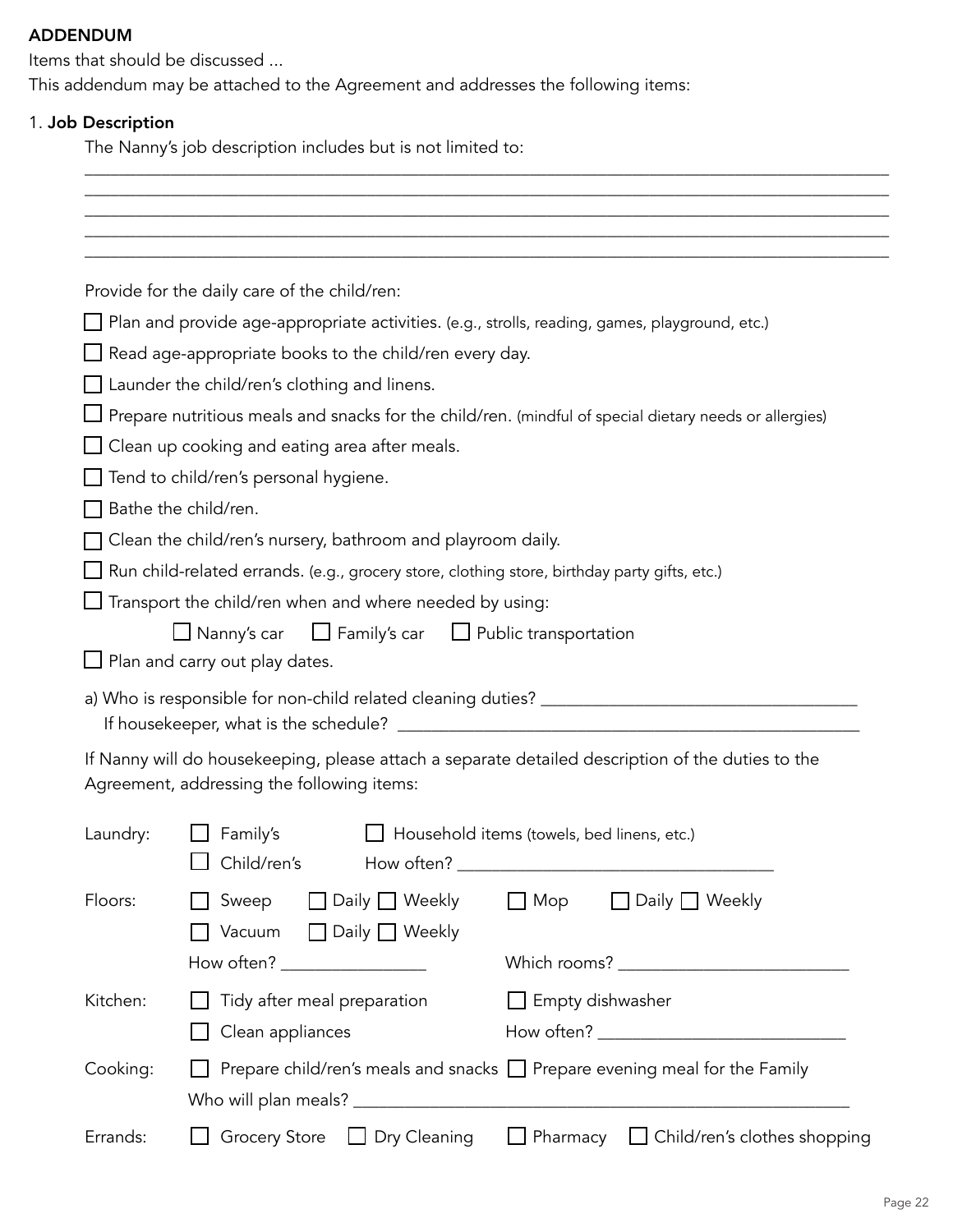| Projects:  | $\Box$ Birthday party planning and helping $\Box$ Organizing closets/cabinets                                                                                                          |
|------------|----------------------------------------------------------------------------------------------------------------------------------------------------------------------------------------|
| Bathrooms: | $\Box$ Tub/shower $\Box$ Vanity/sink $\Box$ Toilet $\Box$ Grooming items $\Box$ Floor                                                                                                  |
|            | Maintenance: $\Box$ Take trash out $\Box$ Schedule/oversee household repairs and maintenance                                                                                           |
| Pet Care:  |                                                                                                                                                                                        |
|            |                                                                                                                                                                                        |
|            |                                                                                                                                                                                        |
|            | 2. Family's Expectations of the Nanny:                                                                                                                                                 |
|            | Promote physical, emotional, intellectual and social development of the child/ren.                                                                                                     |
|            | Comply as closely as possible with Family's preferences regarding child rearing and discipline.                                                                                        |
|            | Tend to child/ren's personal hygiene, health, welfare and physical safety.                                                                                                             |
|            | Be reasonably flexible regarding emergencies and unexpected changes in Family's schedule.                                                                                              |
|            | Maintain a daily log and/or daily communication with Family concerning the child/ren.                                                                                                  |
|            | Be responsible, reliable and punctual at the start of the day and for appointments and activities.                                                                                     |
|            | Have efficient time management of child care tasks and all other related duties.                                                                                                       |
|            | Promote feelings of security and warmth by enjoying daily cuddle, read and talk time.                                                                                                  |
|            | Read/review any pertinent literature provided by employer in order to promote broader knowledge of<br>child rearing philosophy, education, and child psychology.                       |
|            | Actively participate in understanding each child's special problems and interests. Provide solutions<br>to the former and enhance the latter.                                          |
|            | Be supportive of the parent-child relationship.                                                                                                                                        |
|            | 3. The Family will provide for the Nanny:                                                                                                                                              |
|            | Access to the child/ren's pediatrician or Family physician and teachers for information on child/ren's<br>well-being and development.                                                  |
|            | Adequate funds to cover developmentally appropriate games, books, learning aids and/or outside<br>activities, including but not limited to reimbursement of all work-related expenses. |
|            | Meet with Nanny _______ times per month to discuss job performance and the events of the past week.                                                                                    |
|            |                                                                                                                                                                                        |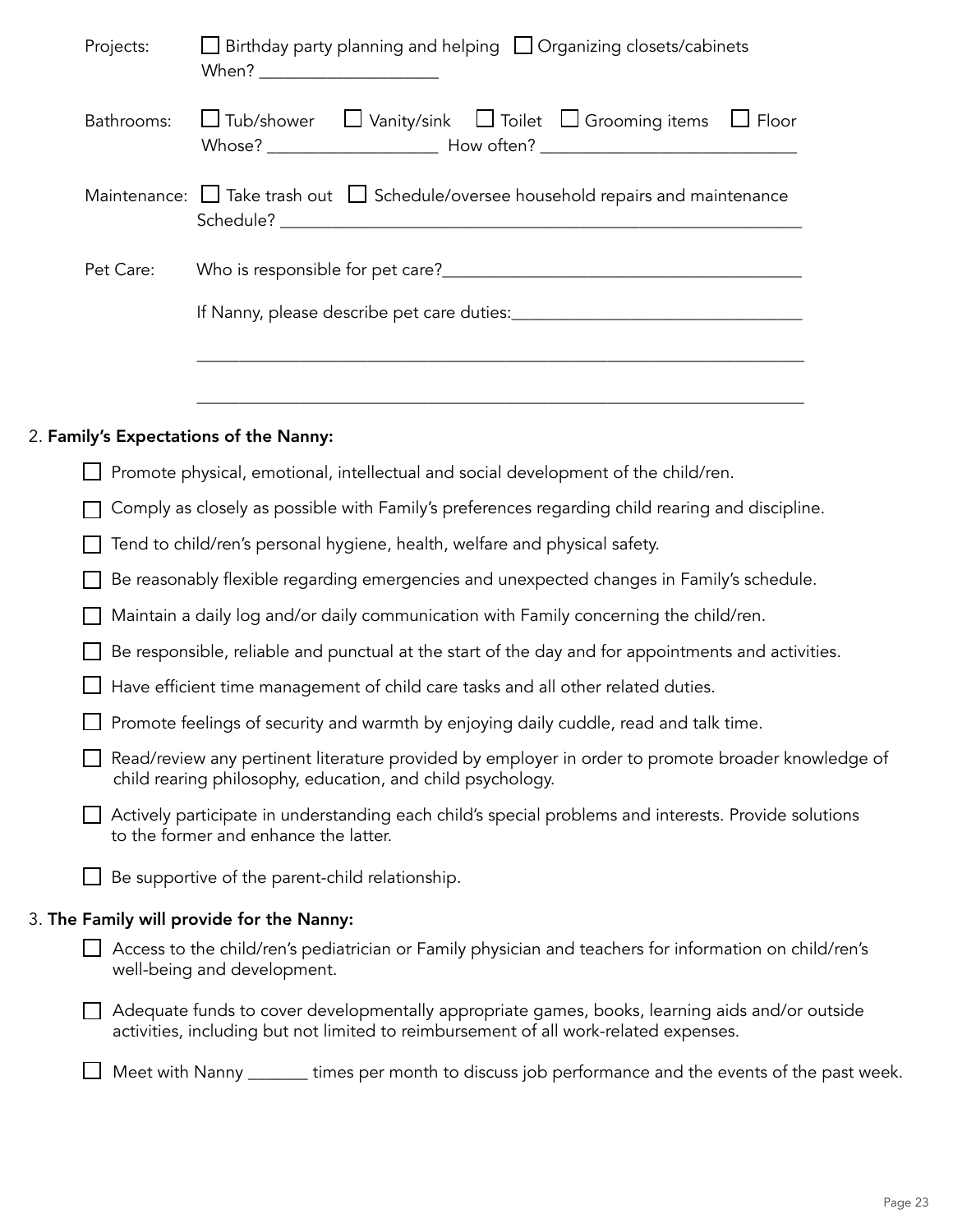#### 4. Nanny's Expectations of Family:

|  |  |  |  |  | Respect the hours, days, and compensation outlined in this Agreement. |  |
|--|--|--|--|--|-----------------------------------------------------------------------|--|
|  |  |  |  |  |                                                                       |  |

Have regular communication from parents regarding job performance, schedule changes, etc.

□ Support of Nanny's "authority" in setting limits with child/ren.

Provide a safe, child-proofed home.

Respect of Nanny's privacy outside of the job.

 $\Box$  Respect the fact that the Nanny has a life beyond the job.

#### 5. Household Information:

a. The Nanny may have friends or relatives visit her in the Family home.  $\Box$  Yes  $\Box$  No

b. We would like the Nanny to answer the telephone in the following manner: \_\_\_\_\_\_\_\_\_\_\_\_\_\_\_\_\_\_\_\_\_\_\_

| c. We would prefer that the Nanny address us by our: $\Box$ Family name $\Box$ First names |  |
|--------------------------------------------------------------------------------------------|--|
| d. The following areas are off limits to the Nanny and child/ren:                          |  |

\_\_\_\_\_\_\_\_\_\_\_\_\_\_\_\_\_\_\_\_\_\_\_\_\_\_\_\_\_\_\_\_\_\_\_\_\_\_\_\_\_\_\_\_\_\_\_\_\_\_\_\_\_\_\_\_\_\_\_\_\_\_\_\_\_\_\_\_\_\_\_\_\_\_\_\_\_\_\_\_\_\_\_\_\_\_\_\_\_\_\_\_\_

\_\_\_\_\_\_\_\_\_\_\_\_\_\_\_\_\_\_\_\_\_\_\_\_\_\_\_\_\_\_\_\_\_\_\_\_\_\_\_\_\_\_\_\_\_\_\_\_\_\_\_\_\_\_\_\_\_\_\_\_\_\_\_\_\_\_\_\_\_\_\_\_\_\_\_\_\_\_\_\_\_\_\_\_\_\_\_\_\_\_\_\_\_

e. Our home is child-proofed.  $\Box$  Yes  $\Box$  No f. We expect the Nanny to child-proof our home and Family will respect her decisions. Yes No

|           |  | f. We expect the Nanny to child-proof our home and Family will respect her decisions. $\Box$ Yes $\Box$ No |  |
|-----------|--|------------------------------------------------------------------------------------------------------------|--|
| Comments: |  |                                                                                                            |  |

g. What is the procedure to follow if the Nanny is locked out of the house? \_\_\_\_\_\_\_\_\_\_\_\_\_\_\_\_\_\_\_\_\_\_\_\_

| h. The Nanny will receive a set of keys to our house. $\Box$ Yes $\Box$ No                                         |  |  |
|--------------------------------------------------------------------------------------------------------------------|--|--|
| i. The Nanny will be expected to set our house alarm. $\Box$ Yes $\Box$ No (The code will be supplied separately.) |  |  |
| j. Our smoke detectors are located:                                                                                |  |  |

\_\_\_\_\_\_\_\_\_\_\_\_\_\_\_\_\_\_\_\_\_\_\_\_\_\_\_\_\_\_\_\_\_\_\_\_\_\_\_\_\_\_\_\_\_\_\_\_\_\_\_\_\_\_\_\_\_\_\_\_\_\_\_\_\_\_\_\_\_\_\_\_\_\_\_\_\_\_\_\_\_\_\_\_\_\_\_\_\_\_\_\_\_ k. Our fire extinguisher is located: \_\_\_\_\_\_\_\_\_\_\_\_\_\_\_\_\_\_\_\_\_\_\_\_\_\_\_\_\_\_\_\_\_\_\_\_\_\_\_\_\_\_\_\_\_\_\_\_\_\_\_\_\_\_\_\_\_\_\_\_\_\_ l. Our Family television and music rules are: \_\_\_\_\_\_\_\_\_\_\_\_\_\_\_\_\_\_\_\_\_\_\_\_\_\_\_\_\_\_\_\_\_\_\_\_\_\_\_\_\_\_\_\_\_\_\_\_\_\_\_\_\_

\_\_\_\_\_\_\_\_\_\_\_\_\_\_\_\_\_\_\_\_\_\_\_\_\_\_\_\_\_\_\_\_\_\_\_\_\_\_\_\_\_\_\_\_\_\_\_\_\_\_\_\_\_\_\_\_\_\_\_\_\_\_\_\_\_\_\_\_\_\_\_\_\_\_\_\_\_\_\_\_\_\_\_\_\_\_\_\_\_\_\_\_\_

#### 6. Health and Emergencies:

| a. Where are the emergency numbers kept? _________                                               |
|--------------------------------------------------------------------------------------------------|
|                                                                                                  |
|                                                                                                  |
|                                                                                                  |
|                                                                                                  |
|                                                                                                  |
|                                                                                                  |
| h. Written authorization to give medication will be supplied. $\Box$ Yes $\Box$ No               |
| i. Written authorization for the Nanny to take the child for medical treatment should be on file |
| with pediatrician and preferred hospital.                                                        |
|                                                                                                  |

Name of Pediatrician: \_\_\_\_\_\_\_\_\_\_\_\_\_\_\_\_\_\_\_\_\_\_\_\_\_\_\_\_\_\_\_\_\_\_\_\_\_\_\_\_\_\_\_\_\_\_\_\_\_\_\_\_\_\_\_\_\_\_\_\_\_\_\_\_\_\_\_\_\_\_\_

j. Where is the health insurance identification kept? \_\_\_\_\_\_\_\_\_\_\_\_\_\_\_\_\_\_\_\_\_\_\_\_\_\_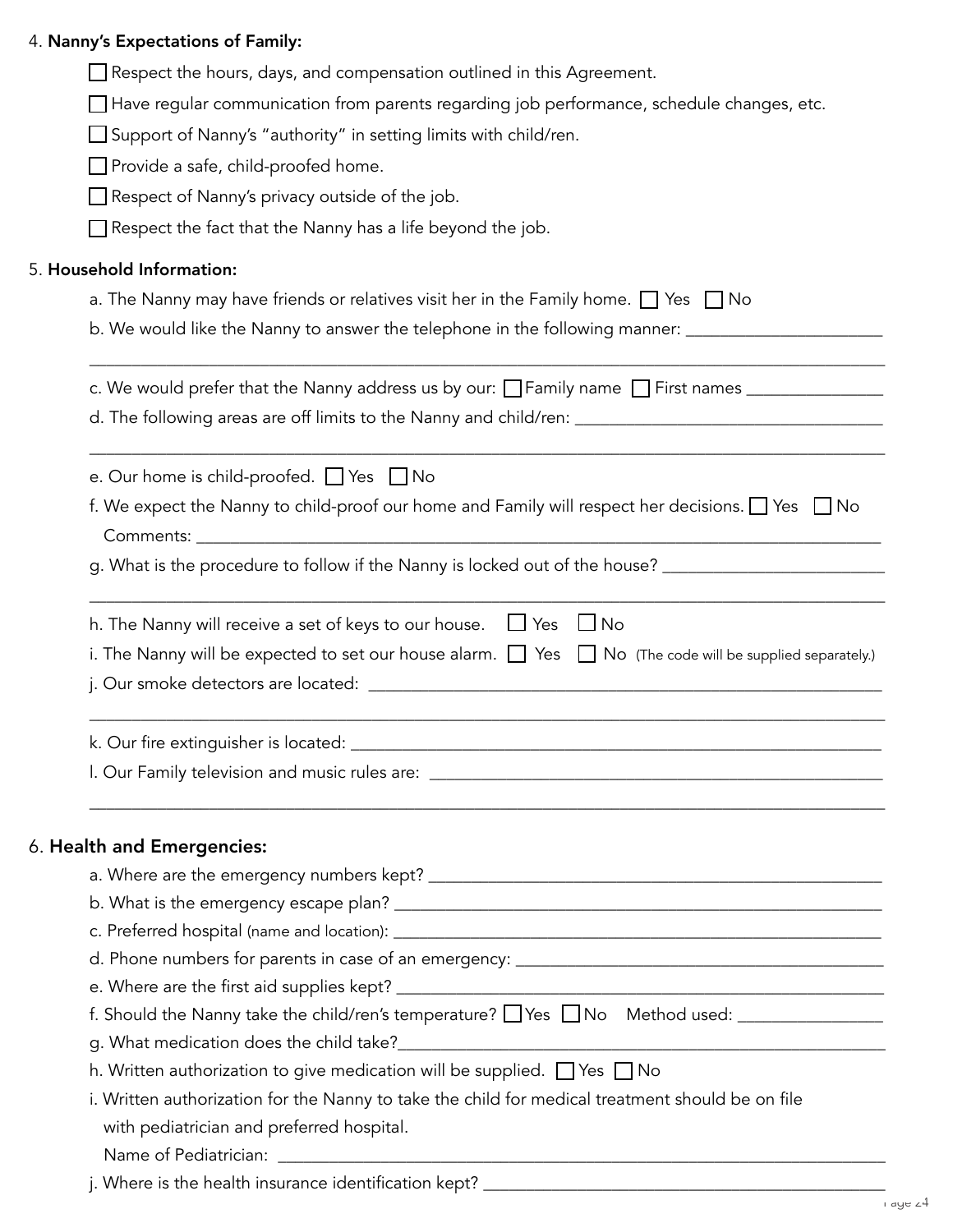#### 7. Live-in Nanny Position (if applicable)

| a. Nanny's quarters are private. Family should not enter unless invited or in case of emergency.                                                                                                                                                         |
|----------------------------------------------------------------------------------------------------------------------------------------------------------------------------------------------------------------------------------------------------------|
| Agreed? $\Box$ Yes $\Box$ No                                                                                                                                                                                                                             |
| d. All food consumed by the Nanny will be furnished by the Family.                                                                                                                                                                                       |
| Specially requested items up to \$______ per month will be provided by the Family.                                                                                                                                                                       |
| Agreed? $\Box$ Yes $\Box$ No                                                                                                                                                                                                                             |
|                                                                                                                                                                                                                                                          |
| e. The Nanny is to provide any specialty foods or snacks herself. Agreed? $\Box$ Yes $\Box$ No                                                                                                                                                           |
| f. The Nanny will eat her evening meal with:                                                                                                                                                                                                             |
| $\Box$ The Family $\Box$ The child/ren $\Box$ By her/himself $\Box$ Often varies                                                                                                                                                                         |
| g. The Nanny will eat her evening meal: $\Box$ Before the parents eat $\Box$ After the parents eat                                                                                                                                                       |
| h. Specific food items that the Nanny may not consume or bring into the home:                                                                                                                                                                            |
|                                                                                                                                                                                                                                                          |
| i. The Nanny is allowed to have visitors in her quarters. Agreed? $\Box$ Yes $\Box$ No                                                                                                                                                                   |
|                                                                                                                                                                                                                                                          |
| j. The Nanny is allowed to have visitors in our home. Agreed? $\Box$ Yes $\Box$ No                                                                                                                                                                       |
|                                                                                                                                                                                                                                                          |
|                                                                                                                                                                                                                                                          |
| I. The Nanny will have a private telephone line/cell phone provided by Family. Agreed? $\Box$ Yes $\Box$ No                                                                                                                                              |
| m. The telephone and the telephone connection will be paid for by: $\Box$ Family $\Box$ Nanny                                                                                                                                                            |
| n. The Nanny will pay for all her personal long distance phone charges if landline is provided.                                                                                                                                                          |
| Agreed? $\Box$ Yes $\Box$ No                                                                                                                                                                                                                             |
| o. The Nanny will pay the telephone company directly. $\Box$ Yes $\Box$ No                                                                                                                                                                               |
| 8. Image/Video - Social Media Privacy                                                                                                                                                                                                                    |
| The Nanny $\,\Box$ does $\,\Box$ does not have permission to upload digital images or video of the Family to the Internet.<br>(including, but not limited to social media sites like Facebook, Twitter, Instagram, Vine, Pinterest, Blogs, Tumblr, etc.) |

Comments: \_\_\_\_\_\_\_\_\_\_\_\_\_\_\_\_\_\_\_\_\_\_\_\_\_\_\_\_\_\_\_\_\_\_\_\_\_\_\_\_\_\_\_\_\_\_\_\_\_\_\_\_\_\_\_\_\_\_\_\_\_\_\_\_\_\_\_\_\_\_\_\_\_\_\_\_\_\_\_\_\_\_\_\_\_\_\_\_\_\_\_\_

Nondisclosure Statement: The Nanny will respect the privacy of the Family and to the maximum extent allowed by law agrees not to discuss any of the Family's personal business with anyone.

\_\_\_\_\_\_\_\_\_\_\_\_\_\_\_\_\_\_\_\_\_\_\_\_\_\_\_\_\_\_\_\_\_\_\_\_\_\_\_\_\_\_\_\_\_\_\_\_\_\_\_\_\_\_\_\_\_\_\_\_\_\_\_\_\_\_\_\_\_\_\_\_\_\_\_\_\_\_\_\_\_\_\_\_\_\_\_\_\_\_\_\_\_\_\_\_\_\_\_\_\_\_\_

Videotaping: If allowed by law and the Family plans to videotape the Nanny, the Family will let the Nanny know that this will occur or may occur one time, occasionally, or on a daily basis as a means to evaluate job performance, and or as required by law

Periodic Review of Family and Nanny Agreement: Review of the written Agreement is recommended after 30 days, 90 days, 180 days, and annually thereafter.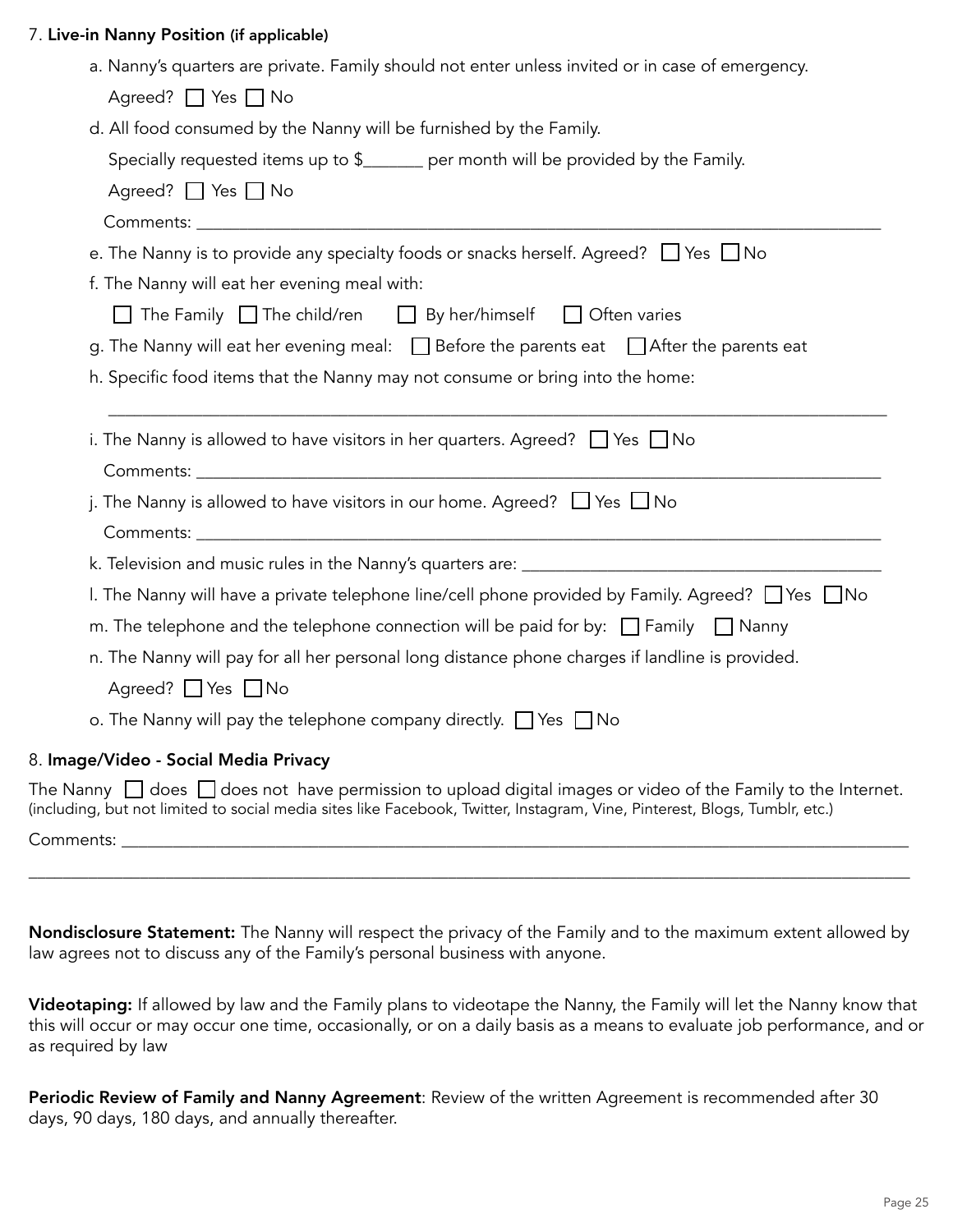# TAX & LEGAL TIPS

# What Household Employers Should Know

If you pay your nanny over \$2,400 a year (2022), you must abide by federal, state and local tax and wage laws. Paying your nanny "off the books" not only exposes your family to financial and legal risks, it also deprives your nanny of access to crucial benefits, like unemployment insurance, Medicare and Social Security. To help offset the costs of paying your employee legally, you may be eligible for valuable tax breaks. Utilizing GTM's payroll and tax services will alleviate any administrative responsibilities on your part as we take responsibility for the timeliness and accuracy of your nanny's tax and payroll reporting.

Here are the answers to important questions that parents who hire a nanny should ask so that they can fulfill their legal and tax responsibilities.

### 1. Is my nanny an employee or an independent contractor?

Anyone you hire to work in your home is considered an employee. If you've heard that it's okay to classify your nanny as an independent contractor and issue her a 1099 form that is not only incorrect, it's also illegal. The IRS makes it clear that household workers are NOT independent contractors – they are considered employees of the families for whom they work. The main reason for this classification is that the parents have control over the nanny's work arrangement. The parents provide the supplies, set the nanny's schedule, pay the nanny directly and ultimately have control over how her work is done and when.

### 2. Do I need to withhold taxes from my nanny's paycheck?

Yes, you need to withhold the proper amount of taxes from each paycheck, and you must make sure to keep accurate tax records for your quarterly filings.

The employee's tax responsibility is usually equivalent to about 15% of her gross wages and includes:

- Social Security & Medicare (7.65%)
- Federal income taxes (based on the number of allowances chosen on Form W-4)

You must remit the withheld employee taxes each quarter, along with the following employer taxes:

- Social Security & Medicare (7.65%)
- Federal and state unemployment insurance

To help offset these costs, tax breaks are available to eligible families.

### 3. Do I need to have Workers' Compensation insurance?

No, but having it is recommended. In the event of a workplace-related injury or illness, workers' compensation provides financial assistance for lost wages and medical expenses. An employee who receives workers' compensation benefits following an injury cannot sue their employer for additional compensation in connection with their injury. The state of Texas does not require household employers to carry a workers' compensation policy.

We recommend purchasing a policy to not only help you attract and retain the best staff, but also to help enhance the overall quality of your employer/employee relationship, providing both comfort and needed security in the event of a work-related incident. Contact GTM Employment Benefits at (800) 929-9213 to explore your options.

### 4. Can I put my nanny on my company's payroll?

No, it is illegal to pay your household employee through your business payroll. A household employee is an employee in your home, not of your business, and therefore would not qualify you to take the tax deductions which you would be allowed to take with a business employee. Refer to [IRS Publication 926](http://www.irs.gov/pub/irs-pdf/p926.pdf) for additional information.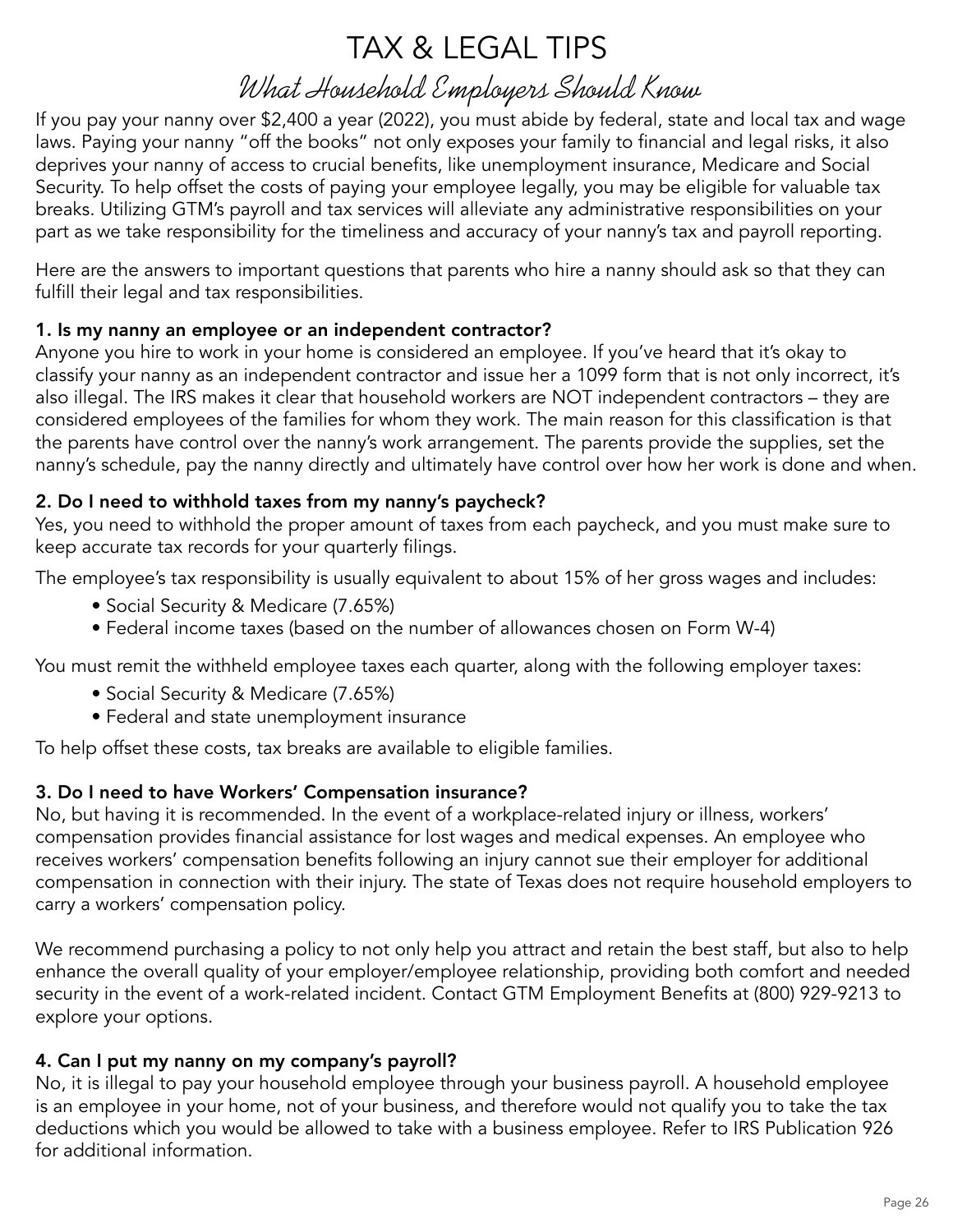### 5. Am I required to pay my nanny overtime and provide paid days off?

Nannies are protected under the Fair Labor Standards Act (FLSA). As such, all live-out nannies and live-in nannies in some states are entitled to overtime at the rate of 1.5 times their base hourly wage rate for all hours worked over 40 in a 7-day period, although some states may have different thresholds for when the overtime differential kicks in. In Texas, live-in nannies are not entitled to overtime and live-out nannies who work more than 40 hours per workweek are entitled to overtime.

To be compliant with the Fair Labor Standards Act, a nanny's salary must be broken down into base and overtime hourly wages. Let's say you have agreed to pay a weekly salary of \$600 for a 48-hour workweek. Your work agreement should state that the regular rate of pay for the first 40 hours is \$11.54/hour and that the overtime rate for the remaining 8 hours per week is \$17.31 per hour. Therefore, the total weekly salary is \$600.

While providing paid time off is not a legal requirement, it is a popular benefit provided to household employees and is a major contributor to job satisfaction, according to many nannies. Savvy parents know that offering a competitive salary and benefits package will help to attract and retain high quality household help. All paid time off should be agreed upon by the employer and employee prior to hiring, and should be clearly defined in both the work agreement and employee handbook.

#### **6.** What childcare-related tax breaks are available to me?

There are two main tax breaks that can offset your employer tax costs. If you are legally employing someone in your home ("on the books"), you will be able to take advantage of one of the two following tax breaks:

- Dependent Care Assistance Program (DCAP) Most companies provide this benefit and allow employees to contribute up to \$5,000 of pre-tax earnings to a Dependent Care account. You would then be reimbursed these tax-free funds to cover childcare expenses.
- Child and Dependent Care Tax Credit If you don't have access to a Dependent Care Account, you can claim the Child and Dependent Care Tax Credit (Form 2441) on your personal income tax return at year-end. You can claim up to \$3,000 of the un-reimbursed qualifying child care expenses paid in a year for one qualifying individual, or \$6,000 for two or more qualifying individuals. The credit can be anywhere from 20% to 35% of your qualifying expenses.

#### **7.** What other ways can I save money for both me and my nanny?

The IRS has approved benefits for household employees that are considered to be non-taxable. These include:

- Contributions to the cost of accident or health insurance premiums;
- Providing your employee cell phone and cell phone service plan;
- Up to \$5,250 of educational assistance you provide to an employee under an educational assistance program from the employee's wages each year;
- \$270 per employee per month for public transportation;
- \$270 per employee per month towards parking (at the job site or at the public transportation parking lot).

Tax & Legal Tips Courtesy of GTM Payroll Services

For a FREE, no-obligation tax consultation, call GTM at (800) 929-9213 or visit GTM.com/household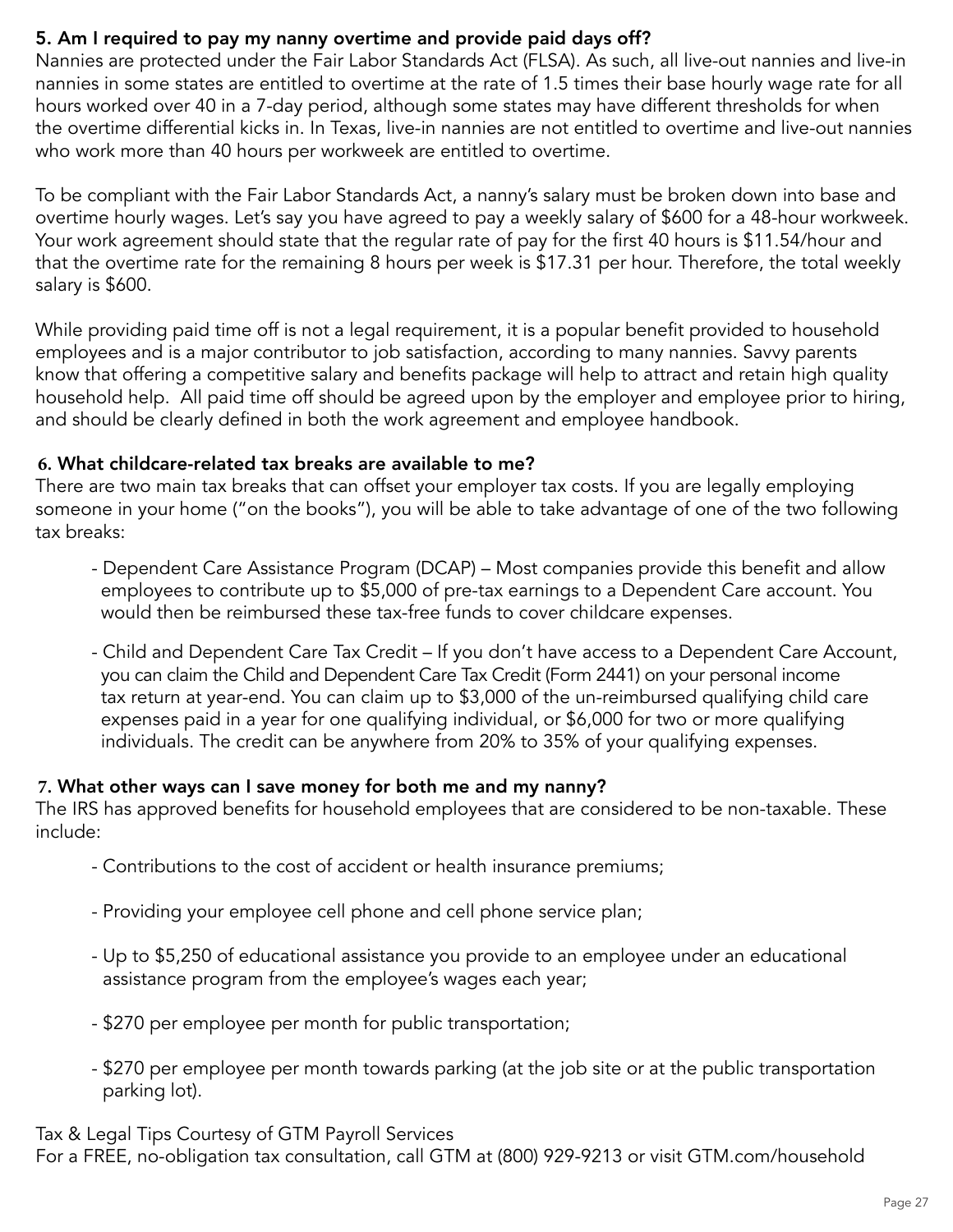# INFORMATION FOR NEW EMPLOYERS

Thank you for choosing Morningside Nannies to help you find the right nanny for your family. It's our hope that you and your nanny will enjoy a lasting relationship as you partner together in caring for your children.

As you prepare to welcome your new nanny into your hearts and home, and your nanny prepares for her new role in your family, you may both be feeling a mixture of anxiety, anticipation and excitement about the start of your working relationship.

It's important to remember as you start your working relationship that there will be an adjustment period as you learn to work with each other. During her first several weeks of employment, your nanny will begin to more clearly understand your expectations, get a handle on your family's routines and even get a feel for your moods. During this time it is important that you communicate with your nanny in a direct and concise manner, without being critical. Your nanny is likely doing her best to please you, but since she cannot yet anticipate your needs or expectations, she'll need to be told how you want her to handle the many new and different situations that arise.

During this adjustment period, you'll also gain better insight into the type of caregiver your nanny will be. Some nannies are very confident in their abilities and skills and will be most comfortable when they are able to take charge, while other nannies may step back and wait for you to provide step-by-step instructions for how you want them to care for your children. One nanny is not better than the other; they simply have different interactive styles and are striving to be the best caregiver they can be.

Since you took the time to carefully consider who you would entrust the care of your children to, you should now take the time to establish a good working relationship with your caregiver. Many nannies are very fond of their past employers and might from time to time say things like, "With my past employer we did it this way." Please understand that these statements do not mean that your way isn't as good or valid; it simply means that she's discovering the learning curve, just as new spouses do when they marry and learn to do things differently than they did in their own families' homes. By having a calm, unemotional discussion, you'll be able to bring about any necessary change.

It's also important to remember that even the best-suited nanny won't parent your child exactly the way you do. Your nanny will be most effective in her role when she's encouraged and allowed to respond to your children in a way that is natural to her own personality and style. Your children will come to accept the similarities and differences you share and love and appreciate your nanny for the individual she is.

# **ORIENTATION**

During the orientation period, provide your nanny with the information she'll need to do her job well. You may wish to write down any specific caregiving instructions and an easy to follow checklist to help get her through her first days. She'll need to know about your children's diet and food preferences, any allergies or medical conditions, nap time and nap routines, favorite toys and activities and any strategies you use to help your child feel safe, happy and secure.

# COMMUNICATION

Having a nanny journal can help to facilitate conversation between you and your nanny. You'll want to be informed about your children's activities, moods and eating and sleeping patterns while they are in your nanny's care. Providing your nanny with a journal to write notes in can help to ensure that information gets communicated to you. It can also be helpful to schedule a daily check-in call at the same time each day. While some nannies may feel that they're being checked up on, it's important that you explain that you want to feel in touch with your child since you'll be missing her while you're away.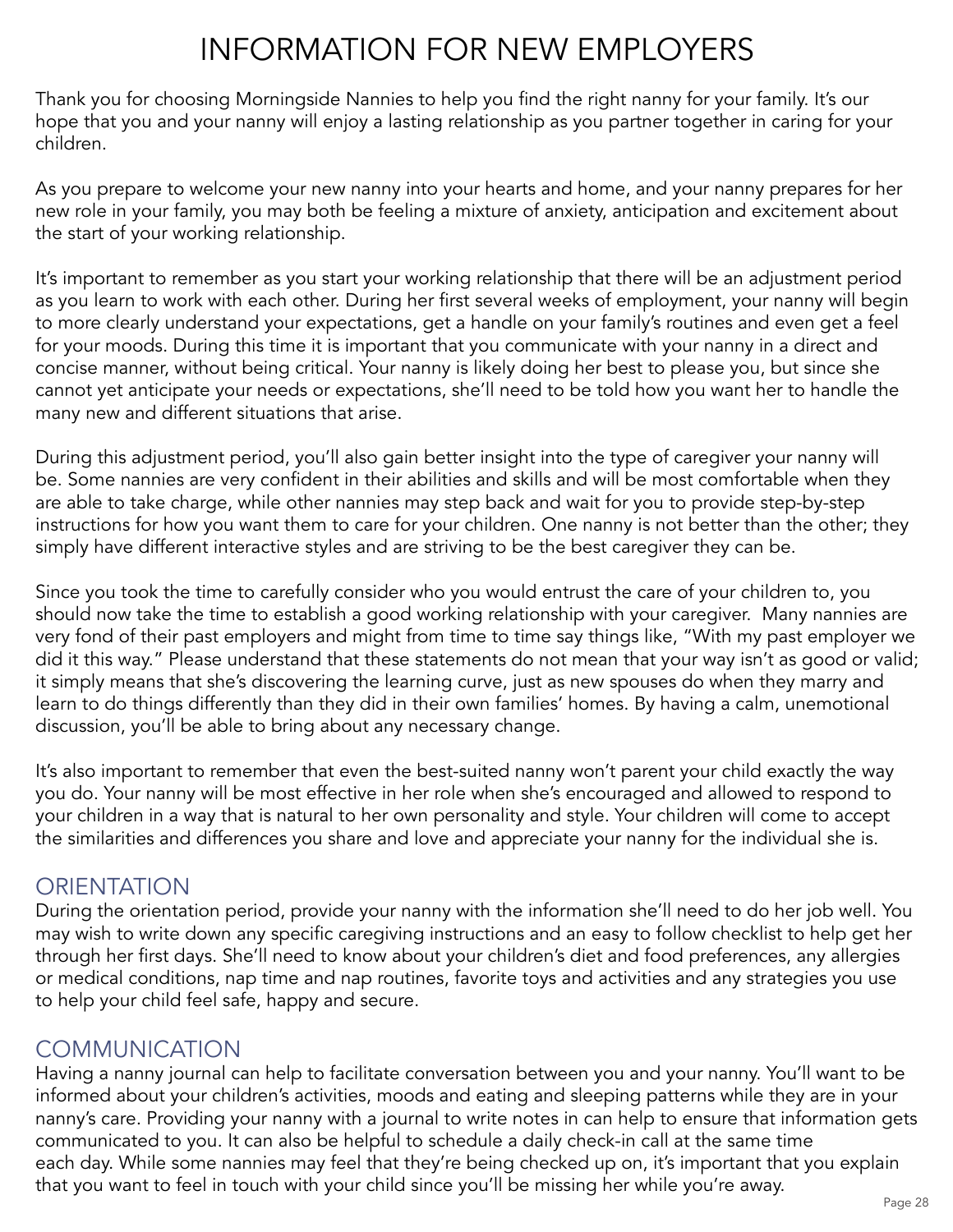Holding a weekly meeting with your nanny provides an opportunity for both of you to ask questions, express concerns and clarify any issues that may arise. Meetings should always include positive comments and information sharing on a more personal level. Your nanny will understand that you care about her as an individual if you ask how she is and show interest and concern regarding her family. If she understands that you genuinely care about her she will enjoy working for you and her loyalty and enthusiasm for her position with your family will grow increasingly strong.

# **CONSIDERATION**

Nannies frequently experience a feeling of being taken advantage of. To prevent these feelings, establish a written work agreement that clearly outlines the nanny's duties, responsibilities and schedule. Once you've developed a mutually satisfying agreement, it's important to adhere to it.

If you want your nanny to stay enthusiastic about her job and to be respectful of you, don't allow yourself the luxury of extending her work hours without her approval. While of course your nanny will afford you the flexibility and will stay late when something comes up at the office and you're running late, it's important to ask your nanny if she is able to work late and if she would like to work late prior to making commitments outside of her agreed upon working hours. Being sensitive to her reaction and compensating her for the additional hours she agrees to work shows that you respect and appreciate her. It's important to remember that while you spent a long day at work, your nanny did too. Her days are just as long and, like you, she's probably looking forward to getting home, relaxing and socializing with her own friends and family.

If you are considering increasing your nanny's duties, ask yourself if you could handle the extra tasks while taking proper care of your children. It's important to convey to your nanny that her most important responsibility is always the safety and care of your children. Many nannies do not want to put the children in front of the television so that they can do housework, nor do they want to jeopardize their safety by not giving the children their full attention. The well being of your children is everyone's main concern, and it will definitely benefit the children if their caregiver is not overtired, unhappy or forced to neglect the children's needs in order to get the cleaning done.

A nanny doesn't earn a very large salary and when you stretch the amount of hours that she works or increase her workload without compensating her appropriately, rather than confronting you about it, she may simply quit.

# APPRECIATION

All employees need to hear that they are doing a good job. Thanking your nanny on a regular basis will help her know that you appreciate the care that she is providing to your family. Nannies who feel appreciated are more enthusiastic and willing to go above and beyond if their employer notices and appreciates their efforts. Occasionally gifting your nanny tickets to a movie, a gift card to a restaurant or giving her a day off with pay shows that you value and appreciate her. Celebrating her yearly anniversary by going out to dinner is another way to show her your genuine appreciation.

# **COMPENSATION**

For many nannies, discussing money matters is extremely awkward. Having to ask for her paycheck or voice that her paycheck is short is uncomfortable. Be sure to track your nanny's hours, pay her the agreed upon amount for all hours worked and pay any overtime that is due on the payment schedule you've agreed to. If you promised your nanny a raise, make sure you update your payroll records. Your nanny may be embarrassed to ask for what was promised, but she hasn't forgotten. A merit raise or holiday or year-end bonus will also be greatly appreciated by your nanny.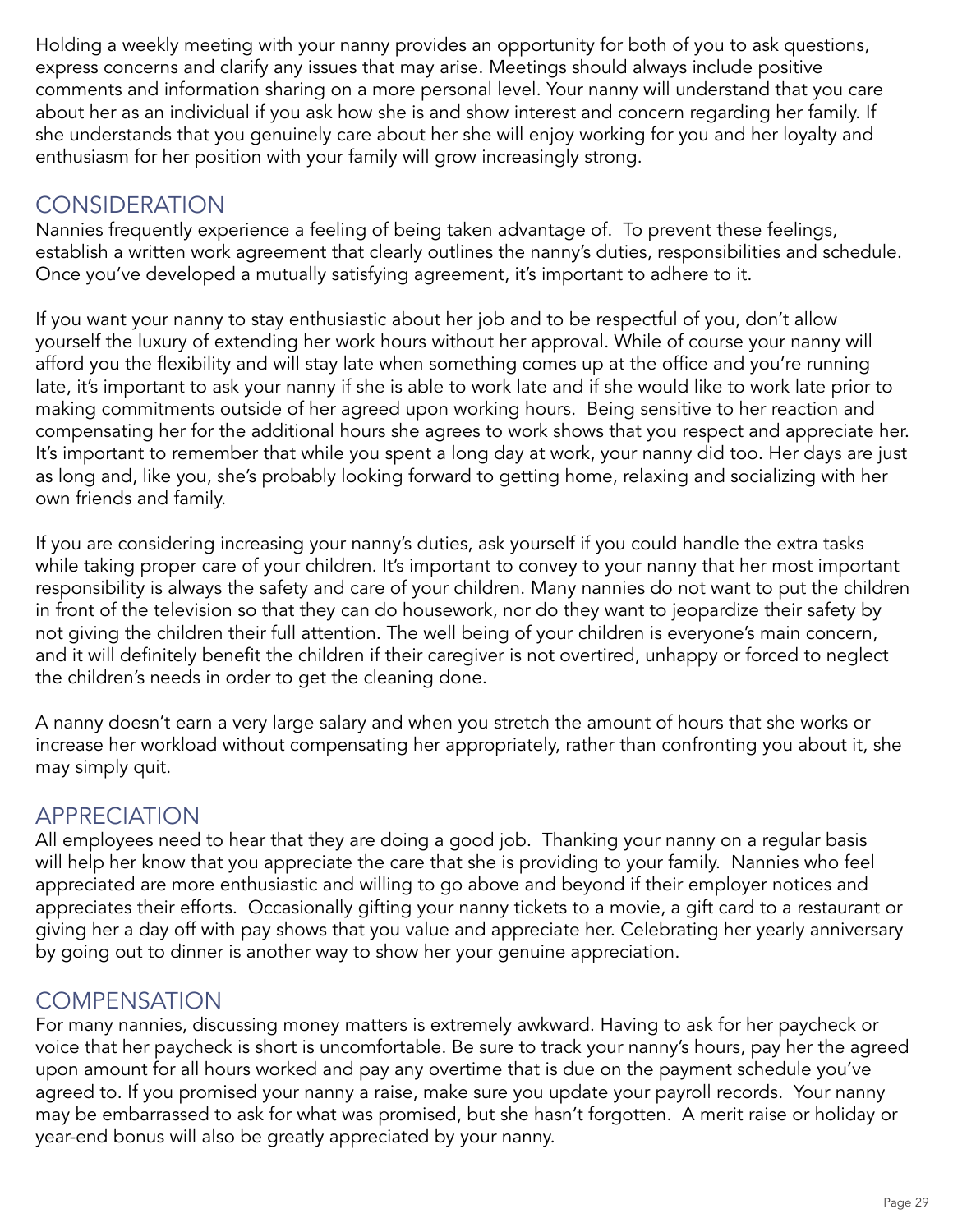# RESPECT

For your working relationship to last, your nanny must feel respected. Your nanny is a childcare specialist and you've hired her because of her experience and qualifications. Be sure to listen to your nanny's ideas and show respect for her professional experience. Treat her as a professional and provide her with the type of work environment that you would like to work in. Consider how you interact with your nanny and how you'd feel if your employer interacted with you in that same way. Nannies and parents share an intimate relationship, and oversights, harsh interactions and a lack of respect can cause hurt and damage the relationship. When nannies are treated with respect, they provide a great deal of respect and loyalty in return.

The best nanny and family relationships are the ones built on mutual respect, open and honest communication and genuine consideration and appreciation. Most nannies choose to become nannies because they love children and love making a difference in the lives of the families for whom they work. Most nannies leave their jobs because of difficulties with the parents, not because of difficulties caring for the children. As you begin your relationship with your nanny, remember that you are on the same team and share the same goal of providing attentive, quality care for your children. This is sure to happen if you and your nanny consistently work together.

In our 20 years of helping families find the right nannies for their family, we've developed a great appreciation and understanding of the complexities of the nanny and employer relationship. On our website you can find resources to help you manage your nanny relationship. And don't forget, our staff and team of dedicated experts are here to support you through the duration of your nanny's placement. If we can be of assistance to you at any time, please contact our office at (713) 526-3989.

Employer Responsibilities

While it's often assumed that nannies and parents have a casual working arrangement or that nannies are independent contracts, this is simply not the case. Nannies are the employees of the parents for whom they work. As such, parents have legal and tax obligations.

# VERIFYING ELIGIBILITY TO ACCEPT EMPLOYMENT [Download I-9 Form Here](http://www.uscis.gov/files/form/i-9.pdf)

Parents must complete and keep on file [form I-9](http://www.uscis.gov/files/form/i-9.pdf) from the Department of Homeland Security. All nannies must be legally authorized to accept work in the United States.

# REPORTING NEW HIRES

All nanny employers must report new hires to their appropriate state agency. In Texas, employers report to the Employer New Hire Reporting Center in the Office of the Texas Attorney General.

# OBTAINING WORKERS' COMPENSATION INSURANCE

While some states require employers to have workers' compensation coverage, Texas does not. However, you should consult with your insurance agency to discuss the benefits of coverage.

# COMPLYING WITH THE FAIR LABOR STANDARDS ACT

By law, nannies must be paid at least minimum wage for every hour worked. Parents must also keep track of their nanny's hours. A simple notebook can be used to track a nanny's arrival and departure times from the home.

# COMPLYING WITH TAX LAWS [Download W4 Form Here](http://www.irs.gov/pub/irs-pdf/fw4.pdf)

As employers, parents have specific tax obligations. If you pay more than the annual wage threshold to your nanny, \$2,400 per calendar year for 2022, you will have tax obligations. These obligations are equivalent to approximately 10%-12% of your nanny's gross annual salary.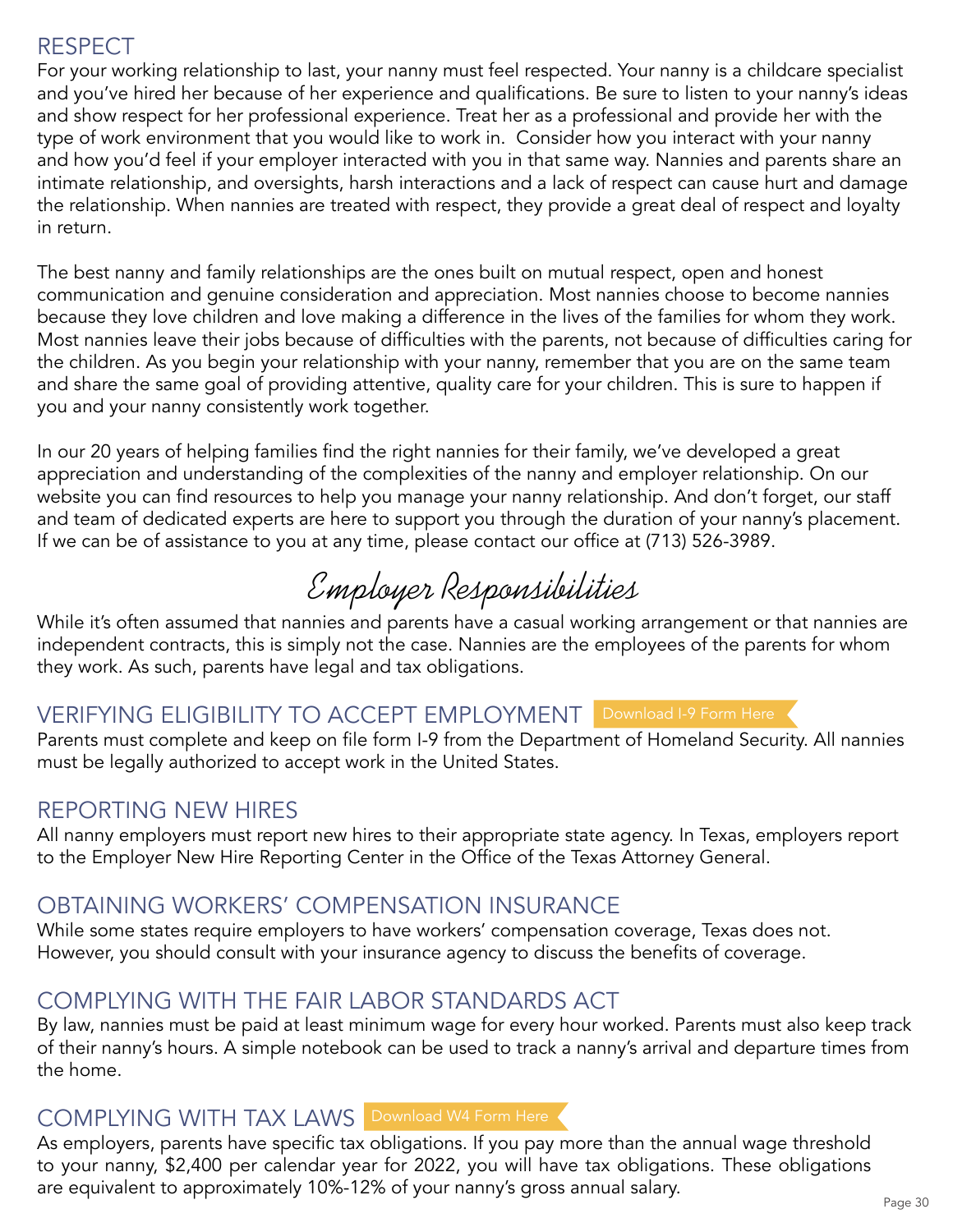# MEDICAL RELEASE FORM

|                            | attention to my child _______________________ (child's name)                       |                                                                                                                                                                                                                                               |
|----------------------------|------------------------------------------------------------------------------------|-----------------------------------------------------------------------------------------------------------------------------------------------------------------------------------------------------------------------------------------------|
|                            |                                                                                    | In the event of accident, injury, sickness, etc., under the direction of the person(s) listed below until such time as I<br>may be contacted. I also assume the responsibility for the payment of any such treatment. This release form is in |
|                            |                                                                                    |                                                                                                                                                                                                                                               |
|                            |                                                                                    |                                                                                                                                                                                                                                               |
|                            |                                                                                    |                                                                                                                                                                                                                                               |
|                            |                                                                                    |                                                                                                                                                                                                                                               |
|                            |                                                                                    |                                                                                                                                                                                                                                               |
|                            |                                                                                    |                                                                                                                                                                                                                                               |
|                            |                                                                                    |                                                                                                                                                                                                                                               |
|                            |                                                                                    |                                                                                                                                                                                                                                               |
|                            |                                                                                    |                                                                                                                                                                                                                                               |
|                            |                                                                                    |                                                                                                                                                                                                                                               |
|                            | In case I cannot be reached, any of the following persons may act on my behalf:    |                                                                                                                                                                                                                                               |
|                            |                                                                                    |                                                                                                                                                                                                                                               |
|                            |                                                                                    |                                                                                                                                                                                                                                               |
|                            |                                                                                    |                                                                                                                                                                                                                                               |
|                            |                                                                                    |                                                                                                                                                                                                                                               |
|                            |                                                                                    |                                                                                                                                                                                                                                               |
|                            |                                                                                    |                                                                                                                                                                                                                                               |
| <b>MEDICAL INFORMATION</b> |                                                                                    |                                                                                                                                                                                                                                               |
|                            |                                                                                    |                                                                                                                                                                                                                                               |
|                            |                                                                                    |                                                                                                                                                                                                                                               |
|                            |                                                                                    |                                                                                                                                                                                                                                               |
|                            | Medical conditions (asthma, diabetes, or other major or chronic illnesses):        |                                                                                                                                                                                                                                               |
|                            | conditions are necessary to preserve the life, limb or well being of my dependent. | As the parent or legal guardian of the above named child, I hereby give my consent for emergency medical<br>care prescribed by a duly licensed Doctor of Medicine or of Dentistry. This care may be given under whatever                      |

| Signature (parent or legal guardian): _ |  |  |
|-----------------------------------------|--|--|
| Today's date: _                         |  |  |
|                                         |  |  |

Witnessed by: \_\_\_\_\_\_\_\_\_\_\_\_\_\_\_\_\_\_\_\_\_\_\_\_\_\_\_\_\_\_\_\_\_\_\_\_\_\_\_\_\_\_\_\_\_\_\_\_\_\_\_\_\_\_\_\_\_\_\_\_\_\_\_\_\_\_\_\_\_\_\_\_\_\_\_\_\_\_\_\_\_\_\_\_\_\_\_\_ Today's date: \_\_\_\_\_\_\_\_\_\_\_\_\_\_\_\_\_\_\_\_\_\_\_\_\_\_\_\_\_\_\_\_\_\_\_